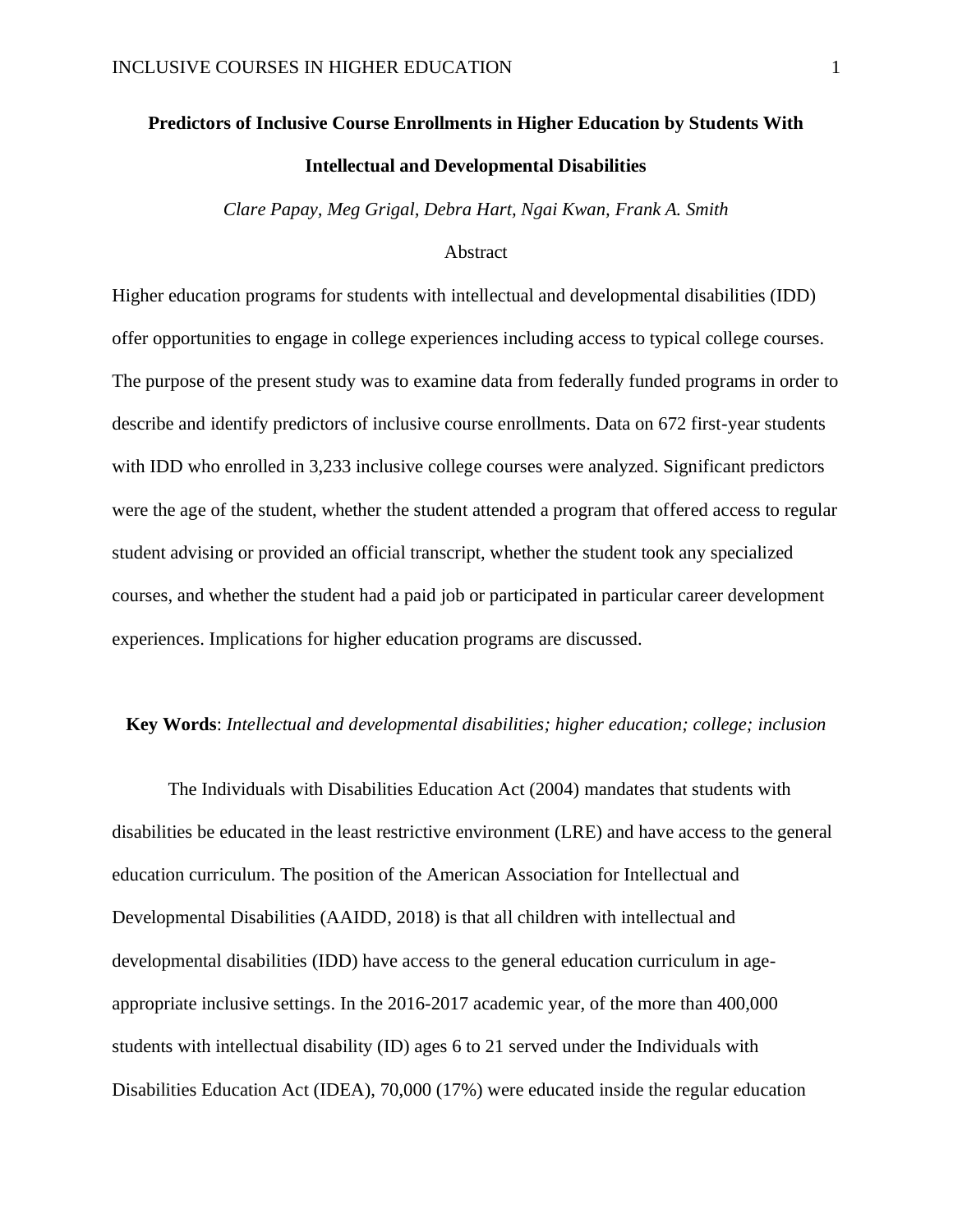classroom for more than 80% of their school day (U.S. Department of Education, 2018). The movement towards inclusion, in terms of the physical setting of the instruction as well as the curriculum in which students participate, has developed over the last 40 years. Academic and social benefits of inclusion for students with IDD have been identified (Morningstar et al., 2016; Ryndak, Jackson, & White, 2013) and research has demonstrated that students with extensive support needs, including those with IDD, can learn skills and develop knowledge when instructed in the general education classroom with supports (Ryndak et al., 2013). Inclusion in the general education curriculum during high school has also been determined to be an evidencebased predictor of education and employment outcomes for students with disabilities (Mazzotti et al., 2016).

When leaving a secondary education setting, students with IDD are increasingly looking for opportunities to continue their education in inclusive settings. Going to college represents the natural progression for students who have had access to inclusive education throughout elementary and secondary school (Hart, Grigal, & Weir, 2010). In addition to the academic benefits college affords, postsecondary education can also provide a pathway to employment for people with IDD. Emerging research suggests that individuals with IDD who receive some postsecondary education have substantially higher employment rates than individuals with IDD in the general population (Papay, Trivedi, Smith, & Grigal, 2017). According to the most recent estimates from Think College, a national organization dedicated to expanding access to inclusive higher education for students with ID, there are now more than 260 programs serving students with ID at colleges and universities in the U.S., a more than 10-fold increase since 2004 (Think College, 2018).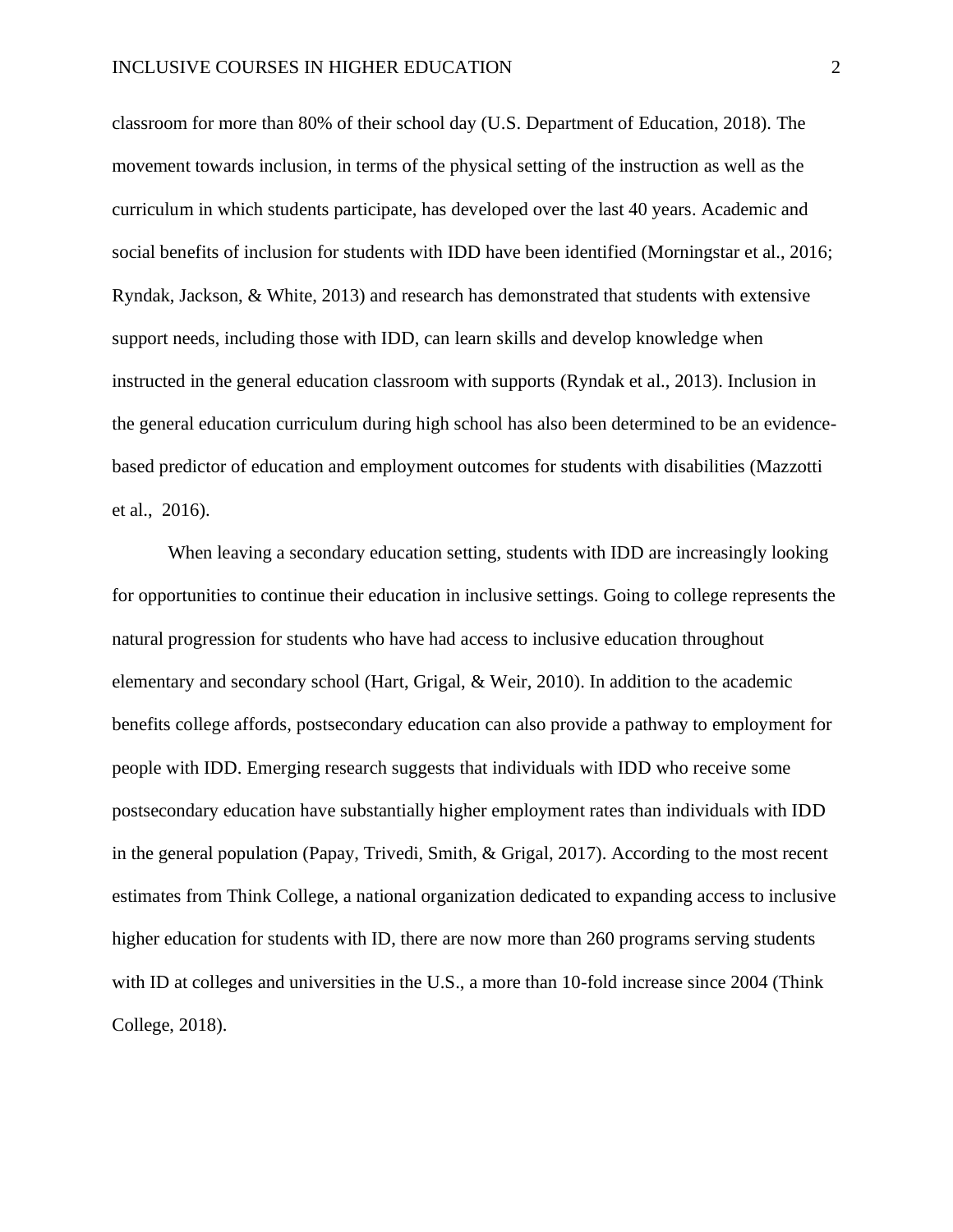Much of the increase in availability of inclusive higher education programs can be attributed to the Higher Education Opportunity Act (HEOA) of 2008. This law, a reauthorization of the Higher Education Act of 1965, included for the first time, a federal definition of a student with ID, thus recognizing and validating individuals with ID as part of the college going population. The HEOA included two important provisions for students with ID. First, it created access to federal financial aid for students with ID through the Comprehensive Transition and Postsecondary (CTP) programs. Previously, many students with ID were unable to access federal financial aid due to a lack of a high school diploma, and the required pursuit of a degree. With the creation of CTP designation, a financially eligible student with ID can access grant and work study funds to support enrollment. Courses in approved programs can be taken for credit or audit. The CTP programs are required to provide a certain level of access to inclusive courses, and lead to a culminating credential, but not typically a degree. Second, the HEOA established a model demonstration program, the Transition and Postsecondary Programs for Students with Intellectual Disabilities (TPSID). The purpose of the TPSID program was to promote successful transition of students with ID into higher education by supporting institutions of higher education (IHEs) to create or expand model programs (Grigal, Hart, & Weir, 2013). The HEOA also created a National Coordinating Center for the TPSIDs and awarded this grant to Think College at the Institute for Community Inclusion, University of Massachusetts Boston, in 2010, and again in 2015.

TPSID grants were initially awarded in 2010 to 27 grantees and implemented between 2010 and 2015 at 57 IHEs in 23 states. The grants were awarded again in 2015 to 25 grantees and are currently being implemented between 2015 and 2020 at more than 40 IHEs in 19 states. Reports from the TPSID National Coordinating Center at Think College have provided data on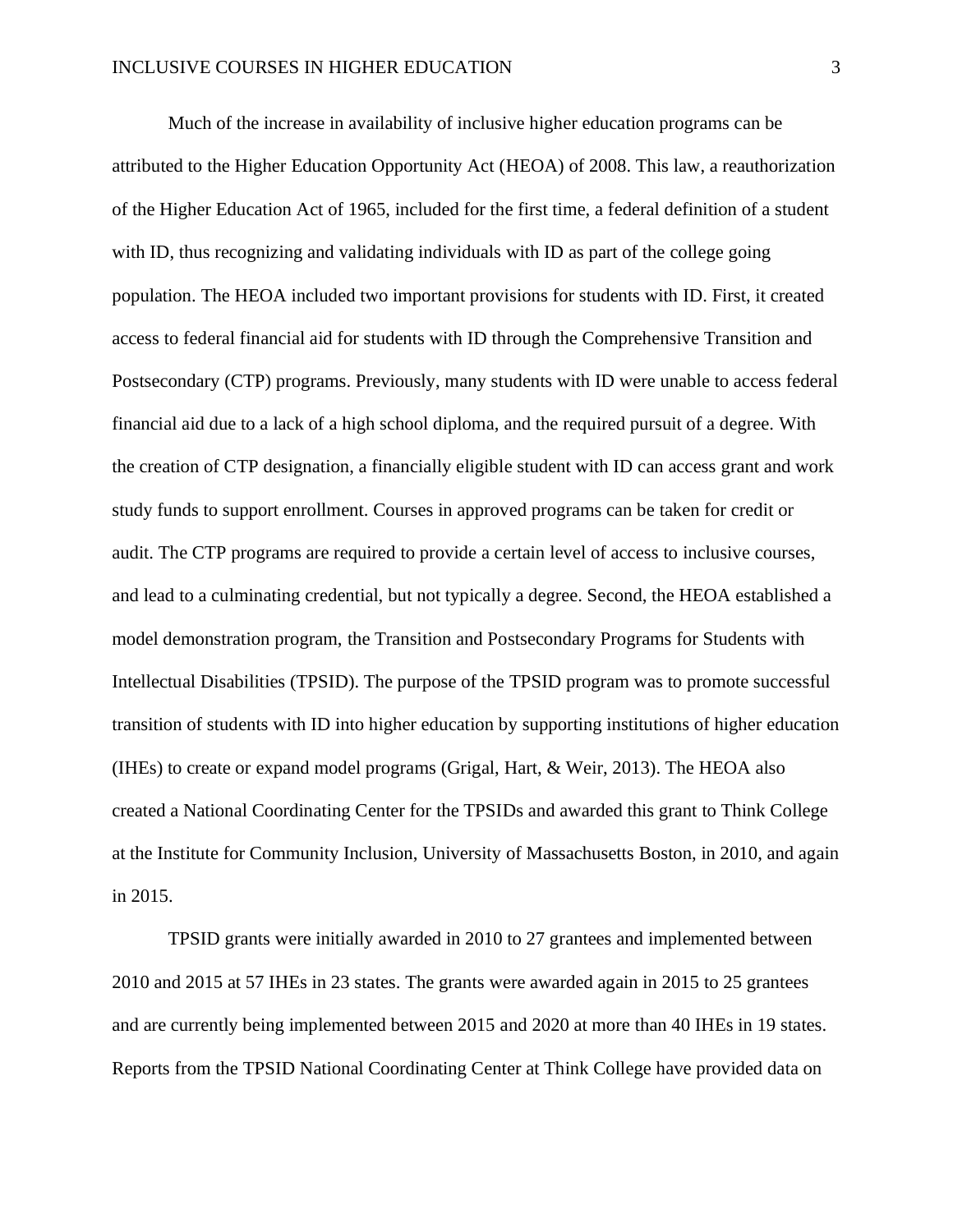#### INCLUSIVE COURSES IN HIGHER EDUCATION 4

the structure and operation of TPSID programs and the activities of students enrolled in TPSID programs, including initial descriptive data on the coursework taken by students attending TPSID programs. In the first five years of the TPSID grant, students were enrolled in more than 10,000 inclusive college courses (Grigal, Hart, Smith, Domin, & Weir, 2016).

Higher education programs serving students with IDD offer a wide range of access to inclusive college coursework. Inclusive courses are typical courses offered by the IHE that are listed in the IHE course catalog and available for any college students to enroll in. Students with IDD may take these courses for credit or may choose to enroll in the course via an audit option which allows for greater flexibility in the supports that can be provided. Many higher education programs also offer specialized courses in which students with IDD are provided instruction in life skills, social skills, or career preparation skills in group settings separate from their college peers without disabilities. The definitions of inclusive and specialized courses that are used by the TPSID National Coordinating Center (NCC) to distinguish between inclusive and specialized courses are shared in Table 1. In the most recent TPSID data report (2016-2017), 45% of all course enrollments by students attending TPSIDs were in academically inclusive courses whereas 55% of course enrollments were in specialized courses (Grigal, Hart, Smith, & Papay, 2018). The examples of inclusive course titles given in TPSID NCC annual reports suggest that students are accessing a wide range of courses across many academic domains (Grigal et al., 2016).

#### INSERT TABLE 1 HERE

Emerging research has suggested that there is a relationship between the courses that students take and employment outcomes. Qian, Johnson, Smith, and Papay (2018) analyzed data on students who attended TPSID programs located at two community colleges and found that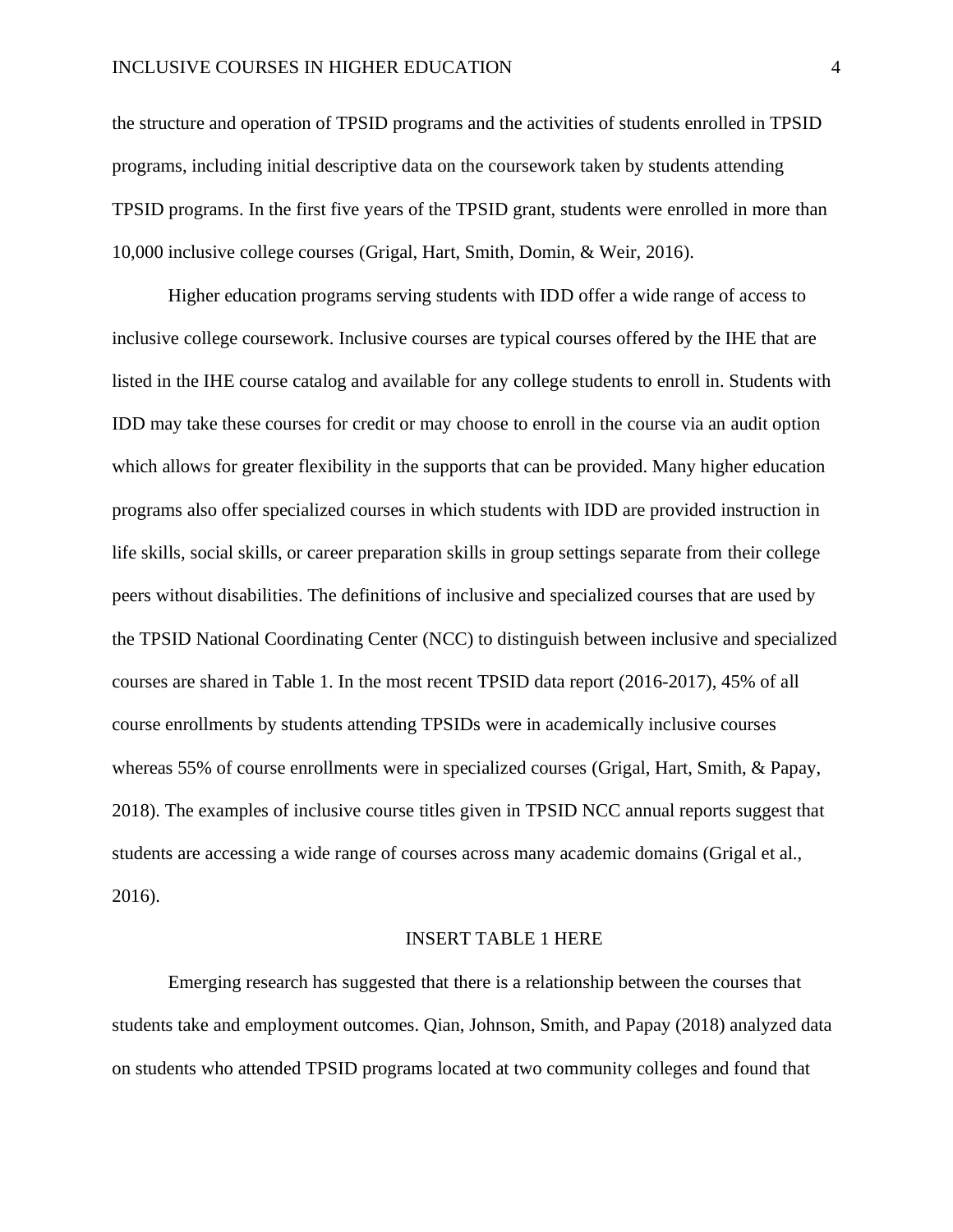#### INCLUSIVE COURSES IN HIGHER EDUCATION 5

students who took *only* inclusive classes were almost five times more likely to earn minimum wage or above in their jobs, compared to students who took some specialized courses. Grigal, Papay, Smith, Hart, and Verbeck (2019) analyzed data on students who attended TPSID programs between 2010 and 2015 and found that students who enrolled in higher numbers of specialized courses were significantly less likely to obtain paid employment while in the program. These studies suggest that inclusive college coursework may have both direct and indirect impacts on employment outcomes for college students with IDD.

Given this connection, further exploration is needed to understand the factors that predict the degree of inclusive course enrollment for students with IDD. These factors can relate to the program, the student, and the experiences of the student. Program factors describe the type of program attended by the program, for example the type of institution (2- or 4-year), whether or not the program is approved as a CTP, how long the program has been in operation, and whether the program provides access to regular advising and transcripts. Student factors describe the demographics of the student, for example race, disability, and age. Student experiential factors describe the experiences that students have in the program, for example if they are dually enrolled in college and high school (i.e., enrolled in higher education during the final years of high school while continuing to receive special education services), have a paid job, participate in various unpaid career development experiences, receive support from the disability support office (DSO), live in campus housing, and take any specialized courses.

Through exploration of the relationship between these factors and inclusive course enrollments, we can begin to identify malleable variables that can be altered or improved to ensure greater access to inclusive college coursework. The purpose of the present study was to conduct a deeper examination of inclusive course enrollments of students attending TPSIDs. To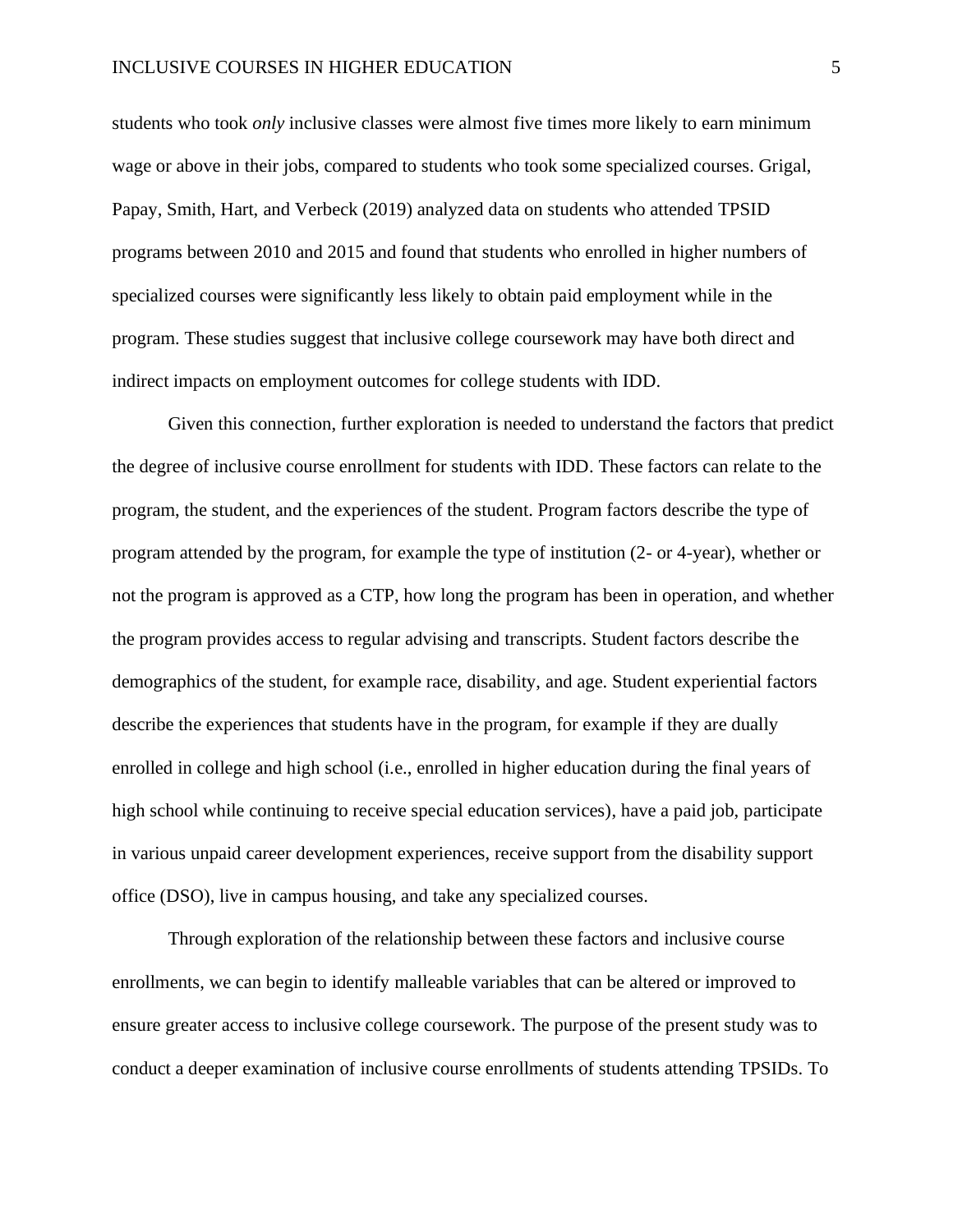reflect the most up-to-date practices, we selected our sample from TPSID programs funded in 2015. Data were available for two academic years: 2015-2016 and 2016-2017. To ensure a consistent but sufficiently sized sample, we examined data on course enrollments for students in their first year of the program to answer the following research questions:

- 1. To what degree are students in their first year of a TPSID program enrolled in inclusive courses and how do these differ in terms of type of enrollment, prerequisites, grades, and reasons for enrollment?
- 2. Do program, student, and experiential factors predict the number of inclusive courses that students enroll in during their first year at TPSID programs?

#### **Method**

#### **Data Source**

Data for this study were collected by the TPSID NCC in the first two years of the 2015- 2020 TPSID grant from all sites that received TPSID funding. The Think College Data Network was implemented to gather data on the activities of the TPSID grantees and their students on several aspects aligned with the Think College Standards for Inclusive Higher Education (Grigal, Hart, & Weir, 2012a). This tool was initially developed for use with the 2010-2015 TPSID grantees and was revised and updated in 2015 (Grigal et al., 2018). The changes made in 2015 ensured greater accuracy in reporting of course enrollment data. Therefore, data collected in 2015-2016 and 2016-2017 were selected for analysis in this study.

#### **Sample**

We selected students whose first year in the TPSID program was either 2015-2016 or 2016-2017. Higher education programs for students with ID, including TPSIDs, range from 1 year to 4 years in length and many vary based on the needs of the individual student (Think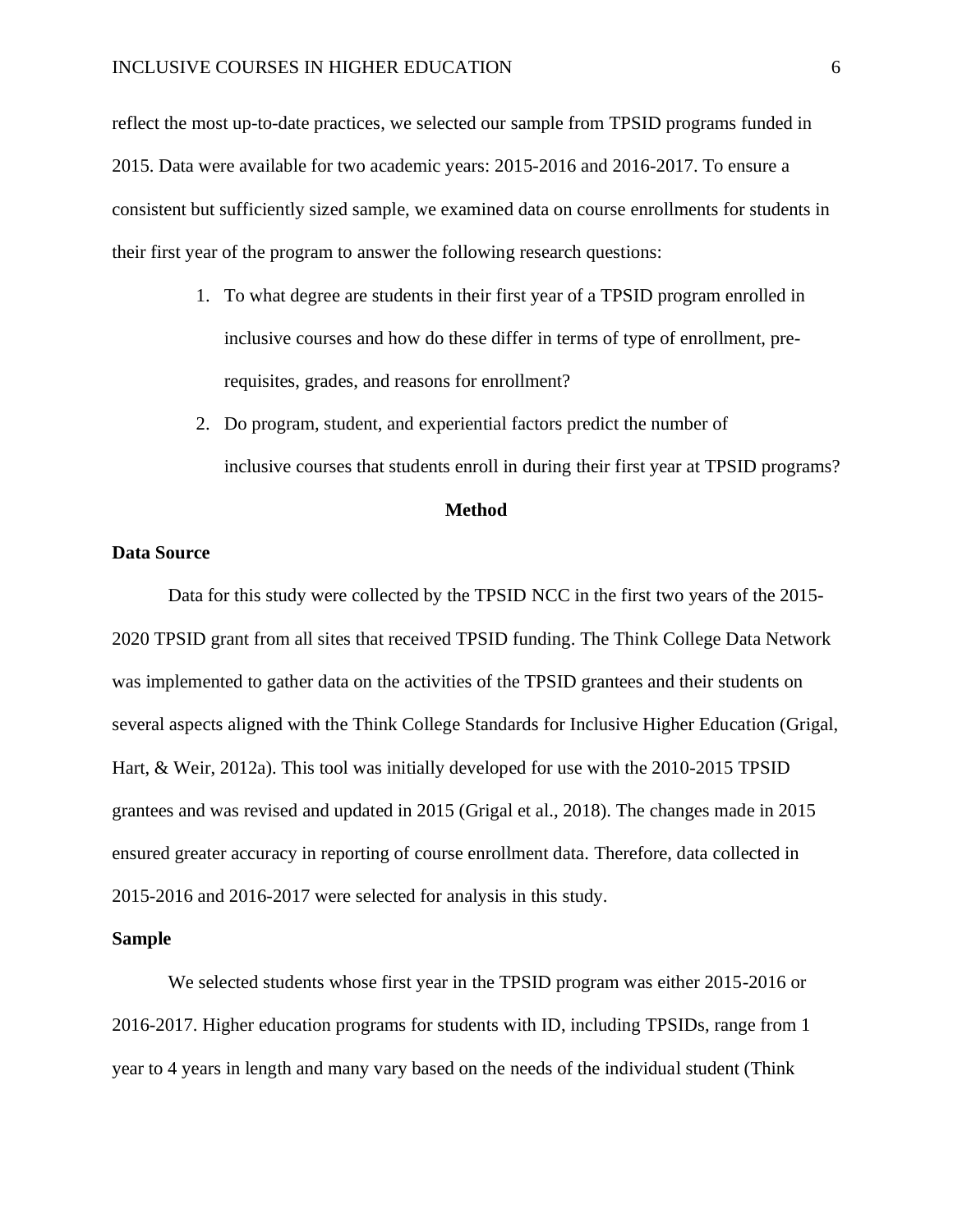College, 2018). Therefore, there is not a consistent length of time across programs for which students attend. Given that program requirements, such as inclusive courses, can differ based on the student's year in the program, we selected data only on students' first year experiences in order to ensure consistency in the sample. A single year of data was examined for each student. From the full sample ( $N = 968$ ), 720 students enrolled for their first year in either 2015-2016 ( $n =$ 362) or 2016-2017 (*n* = 358). We removed students who had incomplete data from our sample; thus, the sample size for this study was  $n = 672$ .

#### **Variables**

**Research question 1.** The Think College Data Network includes data on all courses in which students enrolled each year. To answer research question one, we selected relevant variables to describe the course enrollments in inclusive courses in the students' first year  $(N =$ 3,233 inclusive course enrollments). See Table 2 for a list of variables.

#### INSERT TABLE 2 HERE

**Research question 2.** The Think College Data Network also includes annual data on the programs that students attended  $(N = 46)$  as well as data on the core demographics of students and their experiences each year. Three groups of independent variables were selected for research question two. Student factors were demographic variables of the students (race, disability, and age). Program factors were variables that characterized the programs that students attended (2-year or 4-year IHE, approved as a CTP, offered access to regular advising, in operation before receiving TPSID funds, and provided students with an official transcript from the IHE). Student experiential factors were variables that described the experiences students had in the program during their first year (dually enrolled in high school, had a paid job, participated in various unpaid career development experiences [service learning, volunteering and/or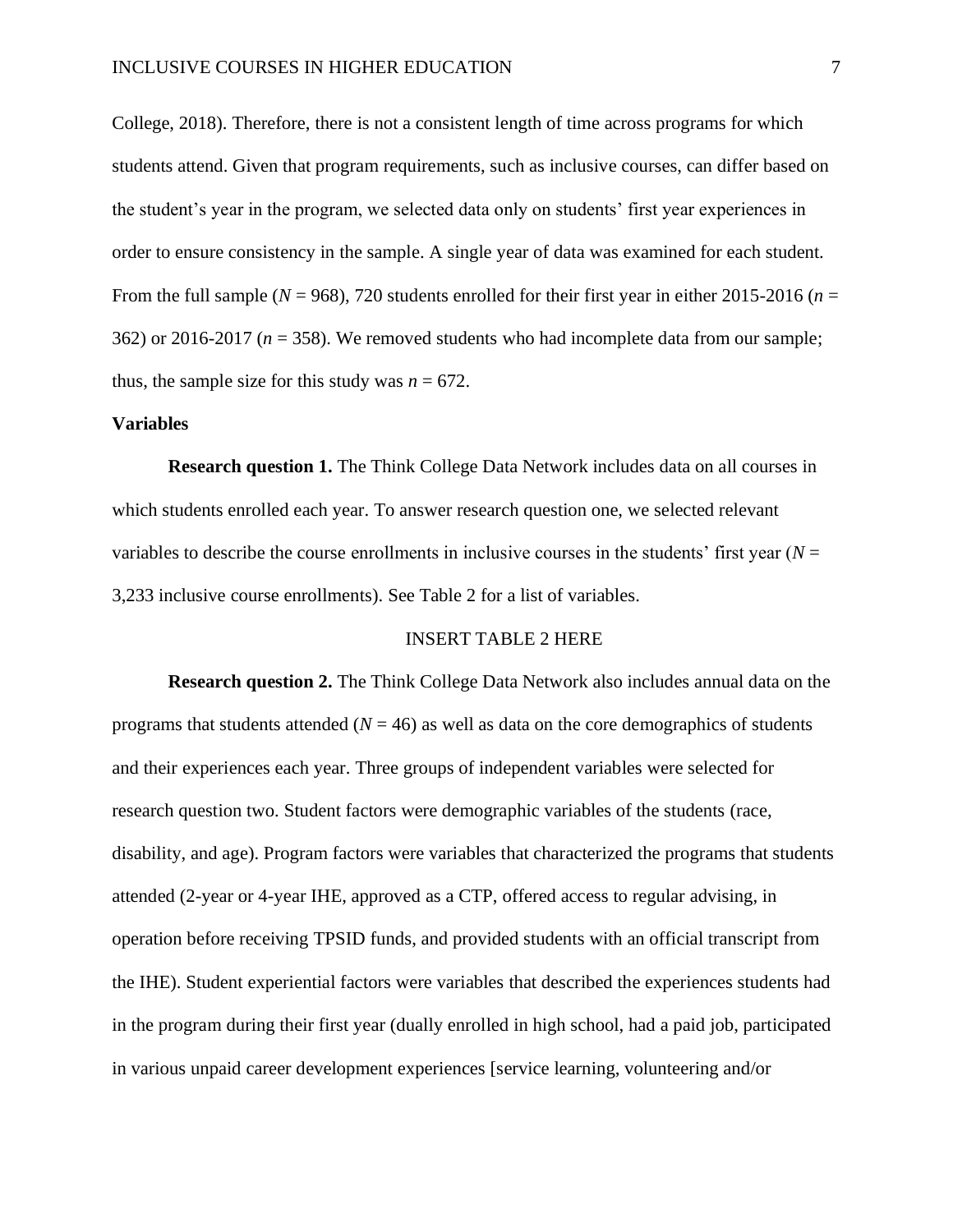community service, unpaid individual work training, or unpaid internship], received support from the DSO, lived in campus housing, and took at least one specialized course).

*Dependent variable.* We constructed the dependent variable from the course enrollment records. First, we created a dichotomous variable based on the type of courses (inclusive or specialized) indicating if the course enrollment was in an inclusive course (i.e. a course that met the definition shown in Table 1). Next, we aggregated the enrollment records to the student level to obtain the total number of inclusive course enrollments for each student in their first year.

#### **Analysis**

All analyses were conducted using the quantitative data analysis software Stata, version 15. For research question one, we conducted basic descriptive statistics. For research question two, we conceptualized the combined dataset to be hierarchically structured; that is, comprised of individuals (at level 1) nested within programs (at level 2). Given the dependent variable is continuous, a multilevel linear regression (2-level model) was employed to examine the effect of the explanatory variables on the total number of inclusive courses taken. This analysis was run in four steps: In Model 1 (empty model), no explanatory variable was included. This model represented the total variance in the specified outcome (total number of inclusive courses taken) between programs. In Model 2, only student and student experiential factors (level 1) were included to test the extent to which program-level differences were explained by individual characteristics. In Model 3, only program factors (level 2) were included to examine the effects of program level factors on the specified outcomes. Finally, in Model 4 (full model, shown in Table 3) both student-level (student factors and student experiential factors) and program-level factors were included. The results for Model 4 of fixed effects (measures of association) are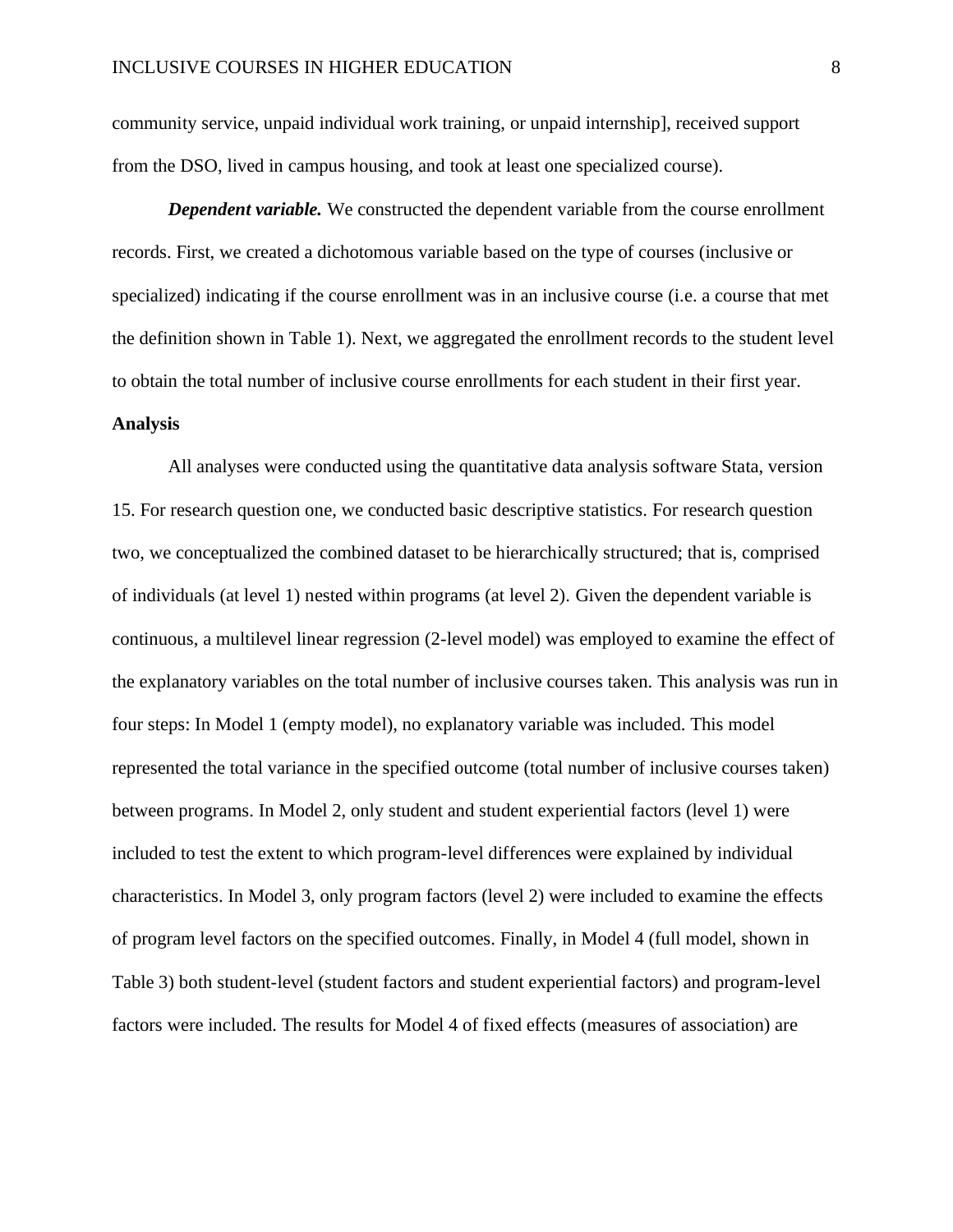reported as coefficients with standard errors and *p*-values to indicate any statistical significance  $(p < .05)$ .

#### INSERT TABLE 3 HERE

#### **Results**

#### **Sample Description**

Of the 672 students, 61.2% were White, 26.3% bBack, 6.0% Asian, 1.2% Native American, 0.9% Native Hawaiian/Pacific Islander, and 4.5% other race. In terms of ethnicity, 13.1% were Hispanic or Latino. For gender, 61.3% were male and 38.7% were female. Almost all students (94%) had either ID, autism, or both: 64.1% ID only, 7.4% autism only, 22.8% both, and 5.7% neither.

#### **Research Question One**

The results of the descriptive analysis of course enrollments are shown in Table 2. For the 672 first-year students, 3,233 inclusive course enrollments were reported. Few courses in which students enrolled ( $n = 291$  enrollments,  $9.0\%$ ) had pre-requisites. The most frequent type of course enrollment was as a non-credit or auditing student  $(n = 1,329, 41.1\%)$ . In 38.4% of course enrollments  $(n = 1,242)$  students received a grade. In terms of the reasons for enrolling in a course, the most frequently cited reason was that the course related to the student's personal interest  $(n = 2,304, 71.3\%)$ .

#### **Research Question Two**

The mean number of inclusive courses taken for each student in their first year was 3.43 (*SD* = 2.46; median  $= 3$ , mode  $= 2$ , and range  $= 0-17$ ). Table 3 displays the full model coefficients, standard errors, and *p*-values for the results of the multilevel modeling used to assess the effect of student-level (student and student experiential factors) and program-level variables on the total number of inclusive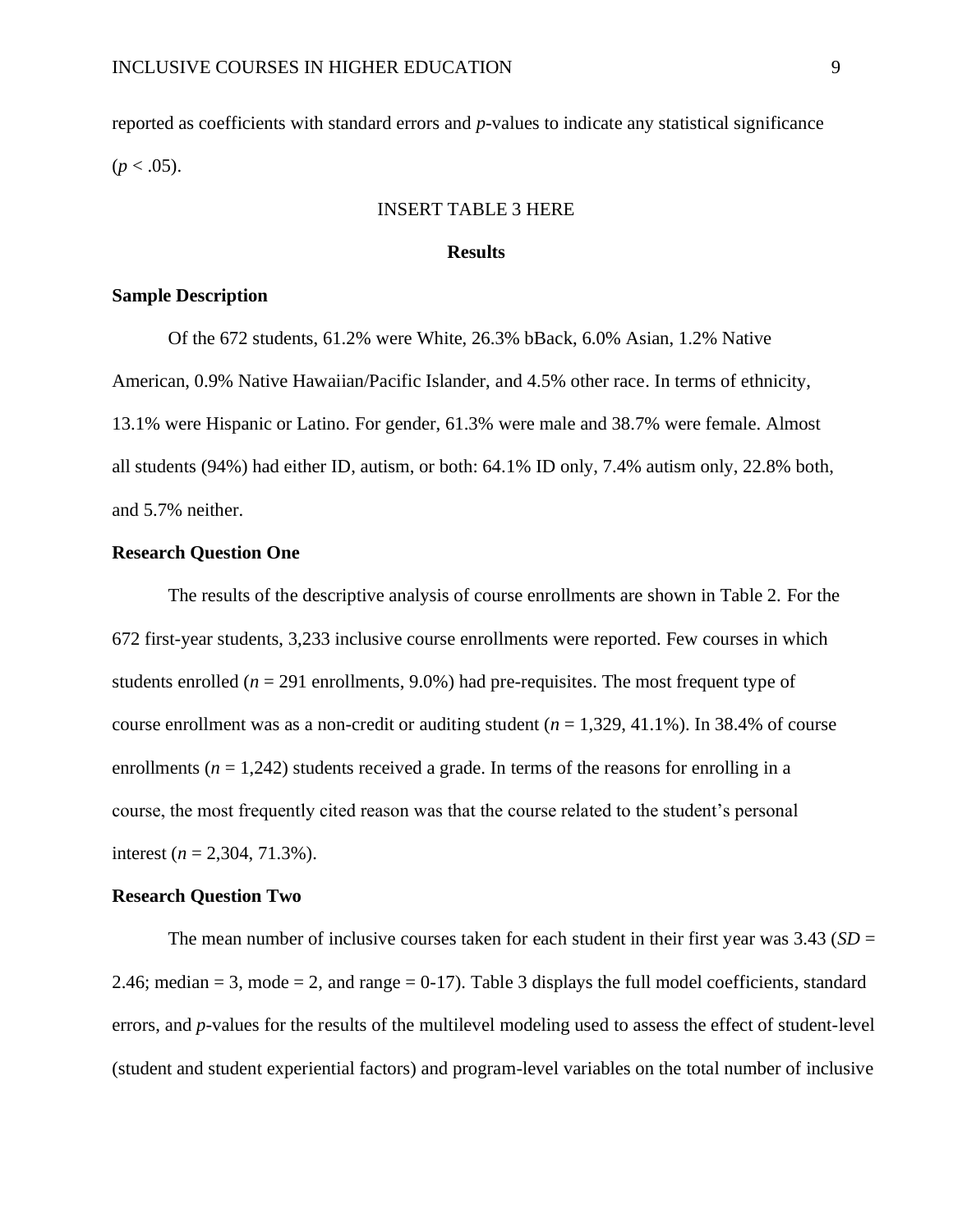#### INCLUSIVE COURSES IN HIGHER EDUCATION 10

courses taken. We calculated the estimates of the variance components. The estimate of the level-2 variance component is given as var(Constant) and is 2.28, with a 95% confidence interval from 1.77 to 2.94. The estimate of the level-1 variance component is given as var(Residual) and is 1.31, with a 95% confidence interval from 1.24 to 1.39. The likelihood (LR) ratio test statistic suggested that the variance components were statistically significant: the LR test statistic is 413.96 with a *p* value of 0.000.

To obtain a better sense of the variance that is explained by the student-level and program-level measures, we calculated the *R*<sub>2</sub> of the full model  $(R_2 = 1 - (V_{full} / V_{null})$ . Thus,  $R_2$  of the full model  $=1$  $-(3.59/5.55) = .35$ . This means that the addition of student-level (student and student experiential factors) and program-level factors accounted for around 35% of the variation in the intercepts.

One student factor was significant in the full model: Controlling for other variables, a one-year increase in age was associated with a .054 decrease in the number of inclusive courses taken in the student's first year  $(p = .001)$ . Two program factors were significant: Being a student in a program that offered access to regular advising was associated with 1.06 more inclusive courses taken compared with otherwise similar students in a program that only had a separate advising system specifically for TPSID students  $(p = .001)$  and being a student in a program that provided an official transcript from the IHE was associated with 1.40 more inclusive courses taken compared with otherwise similar students who enrolled in a program that did not provide an official transcript ( $p = .006$ ). Finally, four student experiential factors were significant: Students who took *any* specialized courses had 2.66 fewer inclusive course enrollments compared with otherwise similar students who did not take any specialized courses  $(p < .001)$ . Students who had one or more paid jobs had 0.49 more inclusive course enrollments compared with otherwise similar students who did not have any paid job ( $p < .001$ ). Students who had career development experience through volunteering or community service had 0.30 more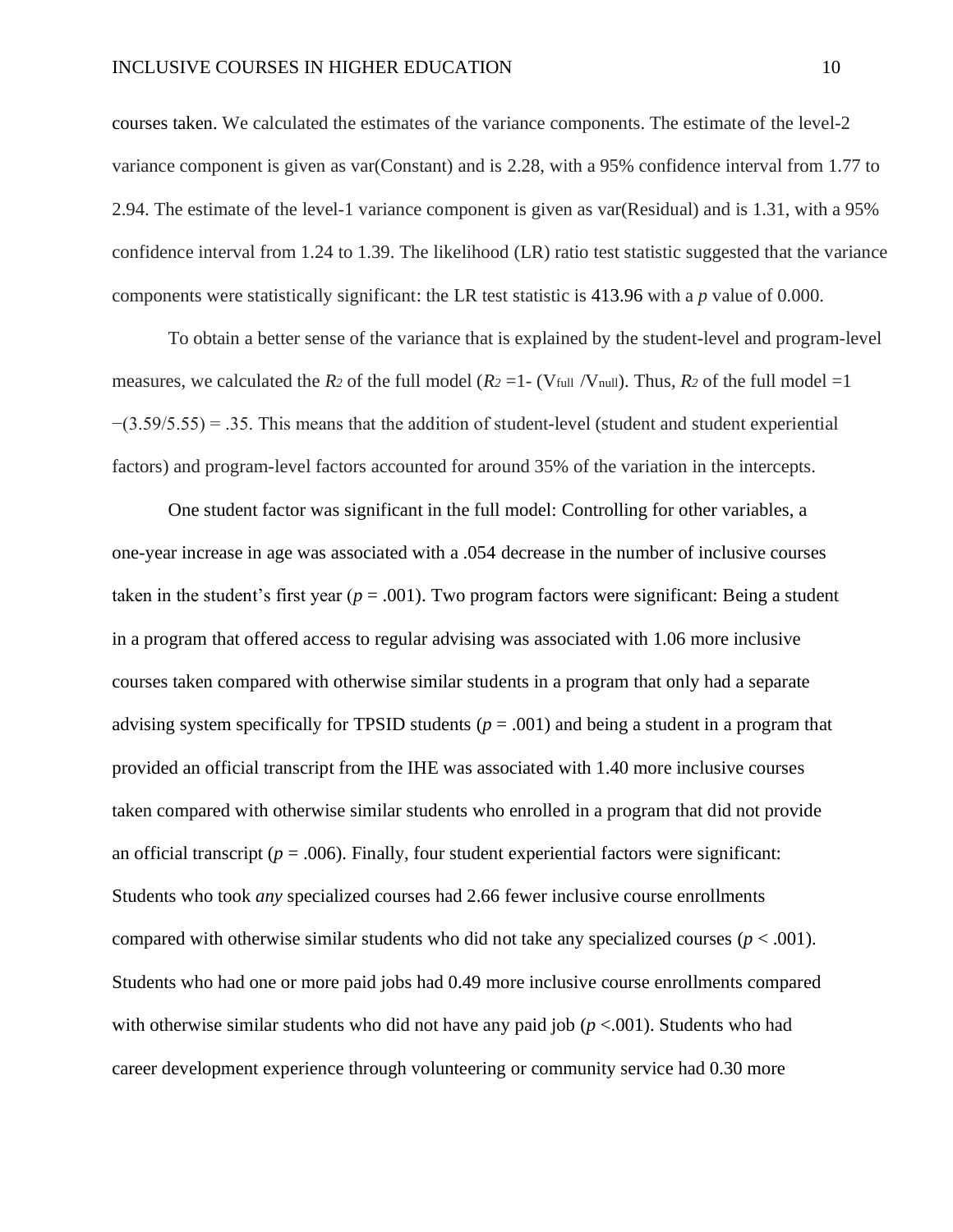inclusive course enrollments compared with otherwise similar students who did not have volunteer experience  $(p = .043)$ . Students who had career development experience in an unpaid individual work training site had 0.60 more inclusive course enrollments compared with otherwise similar students who did not have this experience  $(p = .003)$ .

#### **Discussion**

The TPSID model demonstration program provides multistate data on higher education programs serving students with IDD. The present study examined course data from 672 students with IDD who enrolled in 3,233 inclusive courses during their first year of attendance at a TPSID program. Students took, on average, slightly more than 3 inclusive courses in their first year. In the 2016-2017 report of data from TPSID programs, Grigal et al. (2018) reported that students across years (not just in their first year) enrolled in an average of 3 inclusive courses per year, suggesting that the number of inclusive course enrollments of first year students in the present sample is similar to the overall average for students attending TPSID programs. The number of inclusive courses taken by students in the present study ranged from 0 to 17, indicating that there is a wide range in the degree to which students with IDD are enrolling in inclusive coursework in their first year.

The most frequent type of enrollment was audit (41.1% of all course enrollments) but a substantial percentage of courses were taken for credit (32.6%). The lower levels of students taking a class for credit may be due to the policies and practices of the program rather than the abilities of the student. For example, in a survey of higher education programs for students with ID, Grigal, Hart, and Weir (2012b) found that access to credit-bearing courses was offered by 51% of programs, meaning that in almost half of all programs the option of taking a course for credit was not even presented to students. Similarly, a study by Nunes (2017) of Inclusive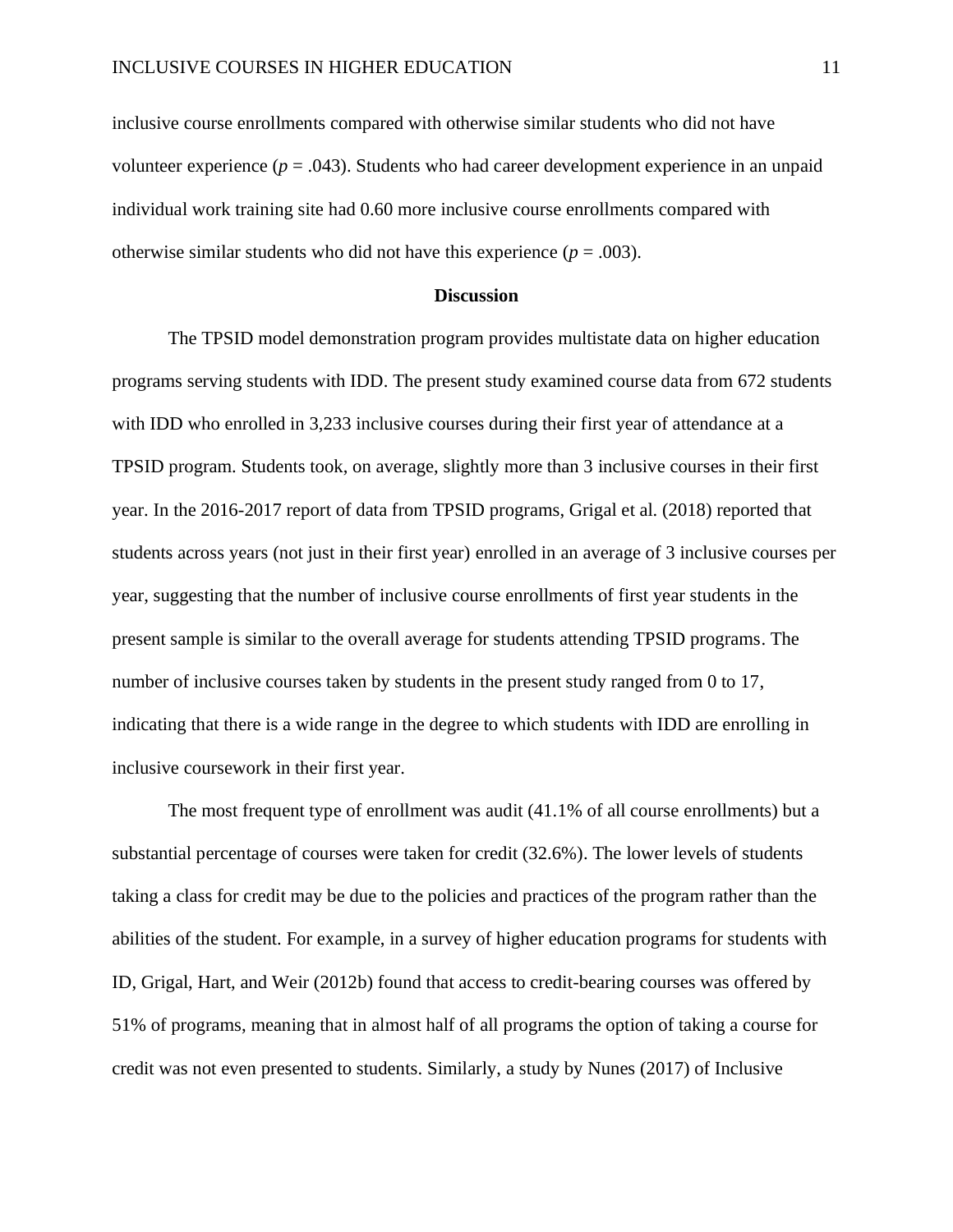Concurrent Enrollment Programs for students with ID in Massachusetts reported that, of the 10 programs in the study, three program coordinators discussed credit-bearing options with the students whereas seven discussed primarily audit options. As Grigal et al. (2012b) stated, the "decision to support students with an ID to access existing college courses is often in the hands of the program developers, and likely reflects their level of expectation for the youth who will attend their program" (p. 231). The manner in which the student takes the course impacts the supports that they can receive (Grigal et al., 2013; Nunes, 2017) as well as the outcome. Courses taken for credit can be counted towards a typical certificate or degree offered by the IHE, whereas those courses taken for audit are likely only to be counted towards a TPSID-developed credential (Grigal et al., 2016). Further exploration is needed to understand how decisions about course access (i.e., whether to take a class for credit or audit) are made and the resulting impact these decisions have on student outcomes.

In 18.0% of course enrollments, students were unofficially attending or sitting in on the course. The finding that almost one-fifth of the courses students participated in used such an informal mechanism to access coursework brings forth a few areas of consideration. A survey conducted in 2008 by Papay and Bambara (2011) of transition-age students attending college through dual enrollment options reported that about a third of reported course enrollments were being taken unofficially. The present findings suggest that the prevalence of informal participation in college classes has perhaps decreased in the last decade, but that this form of access remains even in federally funded programs. Taking a course without any formal recognized process may present limitations for students and for the IHE. Students in such courses will not have the course appear on a transcript, and they cannot use that course to build toward a certificate or degree the future. Informal access also may perpetuate the idea that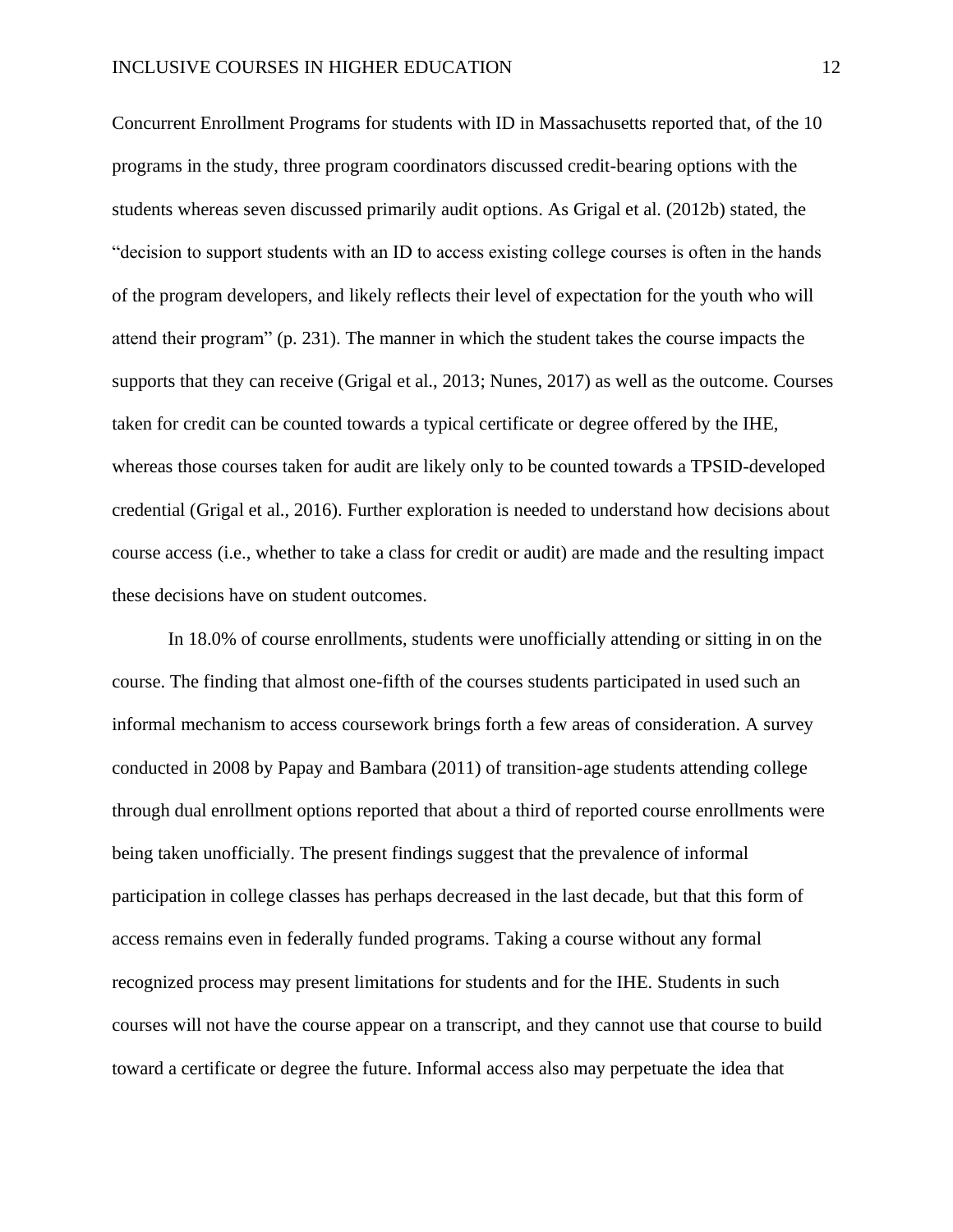students with IDD are not "real" college students. Instructors who teach courses in which students with IDD are attending, but not formally enrolled, may have less investment in providing those students with needed accommodations. Finally, creating a course access point that bypasses the official registration system, while perhaps offering a short-term work around, reflects that the host IHE is not creating institutional mechanisms that recognize and respond to the needs of students with IDD and may not see them as a legitimate member of the campus learning community.

Only 9.0% of courses had prerequisites, suggesting that the majority of courses taken are at an introductory level, which is not surprising given that the sample was comprised of first-year students. In 38.4% of courses, students received a grade. Almost all of these (96%) were courses taken for credit. Anecdotally, we found that in courses taken for credit, the median numerical grade was  $3.5$  and the median letter grade was  $B<sub>+</sub>$ , suggesting that students with IDD were successful in college courses taken for credit. Future research is needed to examine how students are graded in courses that are not taken for credit (i.e., courses that are audited or noncredit courses) and if there are differences in grades that are awarded by the instructor of the course and grades that are awarded by others (e.g. specialized course instructor, graduate students, TPSID program staff).

Slightly less than half (45.7%) of courses were taken because they were related to a student's career goal and almost two-thirds (71.3%) were taken for personal interest. A large majority of courses (80.7%) were taken for these two reasons combined, suggesting that career goals and personal interest are important motivating factors for inclusive course enrollments. About half of courses (51.6%) were taken because they were required either for a credential, either the TPSID credential or another certificate program at the IHE. The HEOA requires person-centered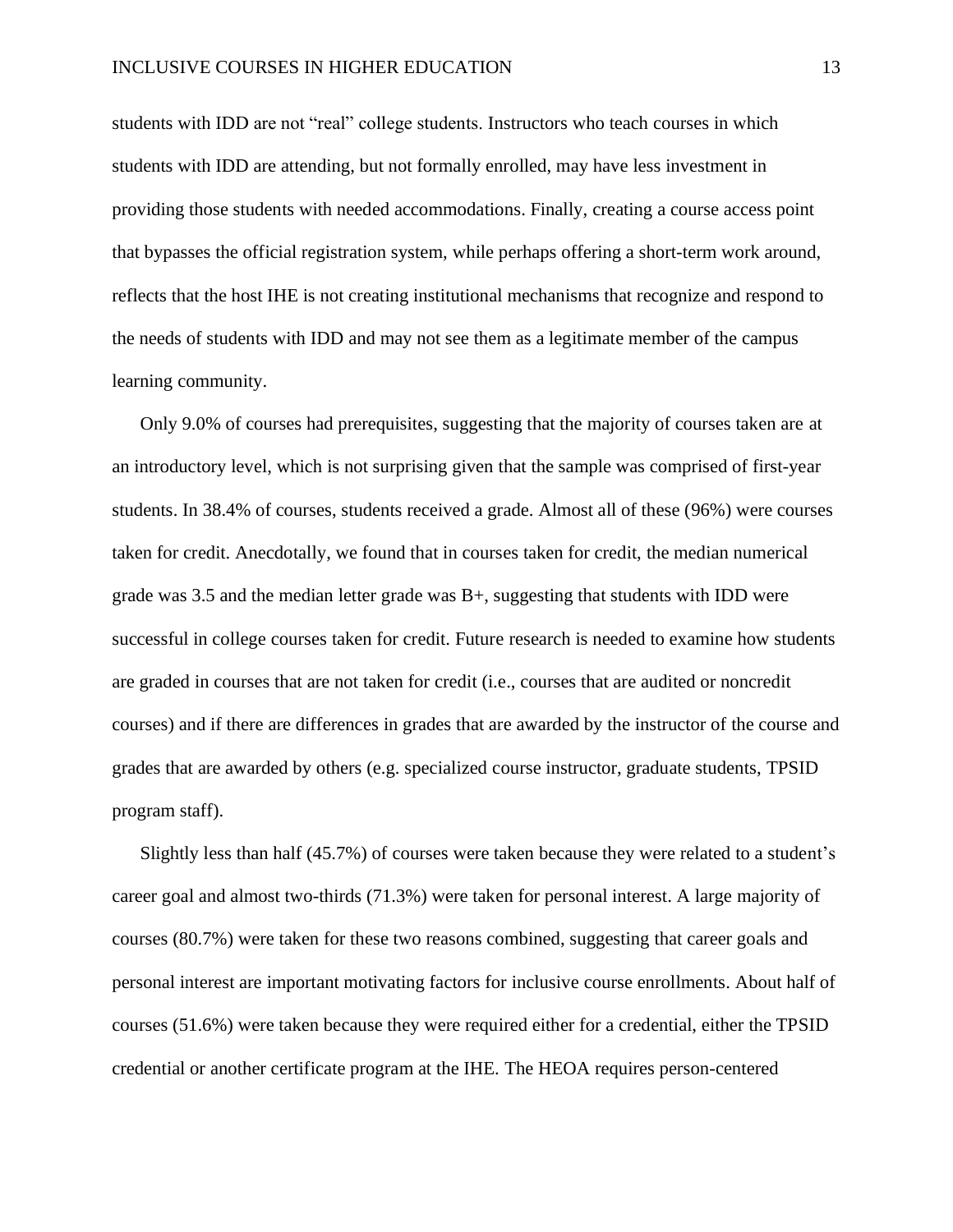planning be used by TPSID programs to develop each student's course of study. Therefore, many credentials offered by TPSIDs are designed to be flexible enough to be adapted to each student's goals (Shanley, Weir, & Grigal, 2014). This means that the credentials that TPSID programs offer tend to resemble an independent study curriculum with few required courses (Shanley et al., 2014). Future research could explore how inclusive vs. specialized course enrollments are impacted by students' options for programs of study as well as the kind of credentials they are seeking.

#### **Predictors of Inclusive Course Enrollments**

**Student factors.** Student factors such as age, gender, and race are unalterable factors that need to be taken into account when identifying predictors of inclusive course enrollments. Only one student factor, age, was significant in predicting the number of inclusive course enrollments in a student's first year. However, the .054 decrease in the number of inclusive course enrollments taken for each year of age is appears to be negligible. The distribution of the age of students in the sample may have impacted this finding: 94% of the sample was between the ages of 18 and 26 and only a handful of students were older. The students who were over age 26 took on average slightly fewer inclusive courses than their younger counterparts, thereby leading to the significant finding. Overall, the results suggest that the student factors that were included in the model are relatively unimportant in predicting inclusive course enrollments. It must be acknowledged, though, that there were no measures of student academic achievement/ability in the TPSID dataset, and that this student factor *may* impact inclusive course enrollment. This is a limitation that should be explored in future research.

**Program factors.** Program factors such as access to advising, acquisition of transcripts, and CTP status (ability to offer financial aid) reflect the level of integration of the TPSID into the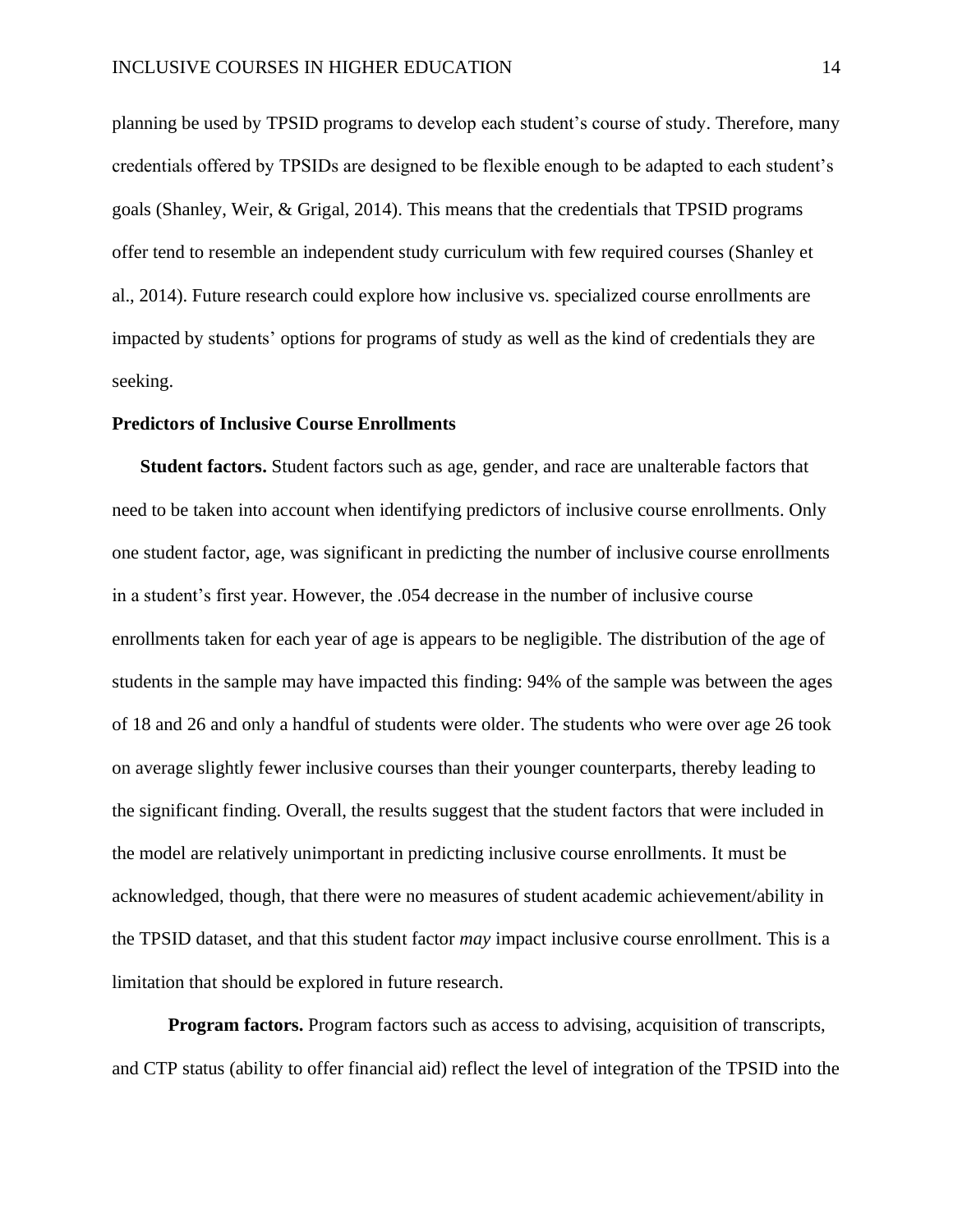host IHE infrastructure, a critical factor for program development and sustainability (Grigal et al., 2016). Aligning TPSID services with the systems and practices used at the IHE ensures that students have access to everything that other students at the IHE receive, and also that the TPSID program is not duplicating or supplanting services and supports that already exist on campus. Alignment with the existing IHE infrastructure also lends itself to sustainability of the program as those structures will continue to be available after TPSID funding ends (Grigal et al., 2016). Descriptive data on program factors reflected that a large majority of first-year students (86%) were attending programs that were in operation prior to the TPSID funding and provided official transcripts from the host IHE. Fifty-percent of first-year students attended programs that offered access to a separate advising system only for TPSID students, whereas other students had access to either existing advising services only, or some combination of existing and specialized advising services.

Advising access and transcript provision were both identified as predictors of inclusive course enrollment. Students in programs that offered access to regular student advising (either alone or in conjunction with specialized advising) enrolled in 1.06 more inclusive courses than students in programs that offered only a separate advising system. Similarly, students in programs that provided official transcripts from the IHE enrolled in 1.40 more inclusive courses than students enrolled in programs that did not provide official transcripts. An additional variable, operating prior to TPSID funding, approached significance (*p* = .089) but was not deemed a predictor. But those students who enrolled in programs that were operating prior to TPSID funding took 1.35 more inclusive classes than students in programs that began when they received TPSID funding.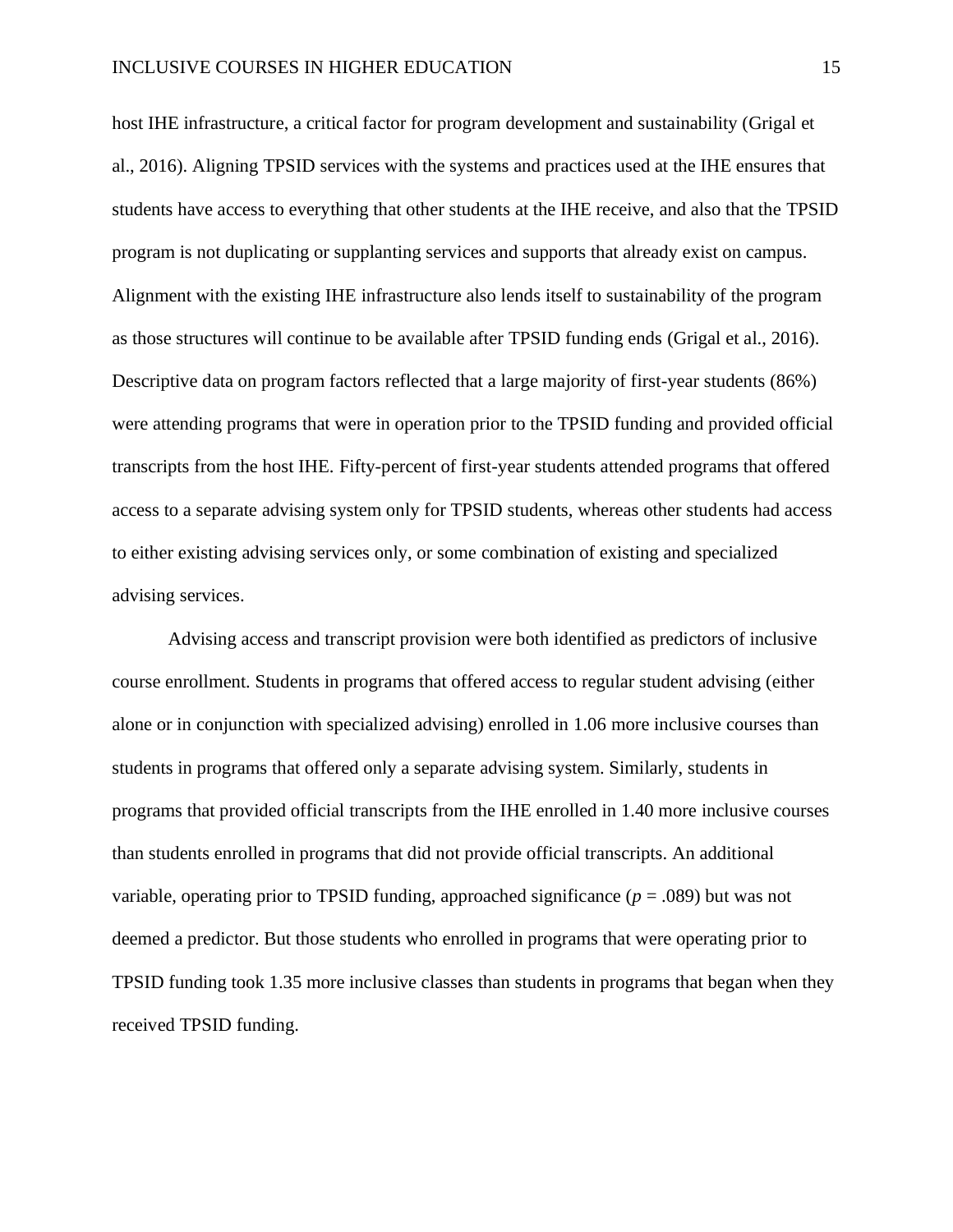Access to courses for most college students begins with guidance from an academic advisor; and it seems reasonable that access to these same advising services would facilitate access to college courses for students attending the TPSID program. Academic advisors may have more knowledge about the courses in the course catalog, and may be better able to match students with courses that meet their interests or support their programs of study. Specialized advisors may be more likely to direct students to specialized courses. It is not clear from these findings the role of the staff person that provides specialized advising or if they are engaged in any formal or informal manner with typical advisors at the IHE.

Similarly, after enrollment in a course, typical college students receive transcripts that reflect the coursework attended, and their respective grade in that course. This same process is not present for students that are enrolled in specialized courses, as these courses often are not in the course catalog and the grades, if awarded, may not recognized by the host IHE. It is, therefore, not surprising that students in TPSIDs programs that provide transcripts are likely supporting students to take courses that would appear on those transcripts.

**Student experiential factors.** Student experiential factors describe the activities that students engage in while attending the TPSID program. Some of the strongest predictors of inclusive course enrollments were in this block of variables: enrolling in any specialized courses, having a paid job, and participating in certain types of unpaid career development experience.

*Specialized courses.* Over 80% of students (*n* = 672) in the TPSID program took at least one specialized course that was attended only by students with IDD in their first year of college. Further, the findings revealed that students with IDD who took *any* specialized courses were enrolled in almost three fewer inclusive courses compared with otherwise similar students who did not take *any* specialized courses. There are a number of possible explanations for why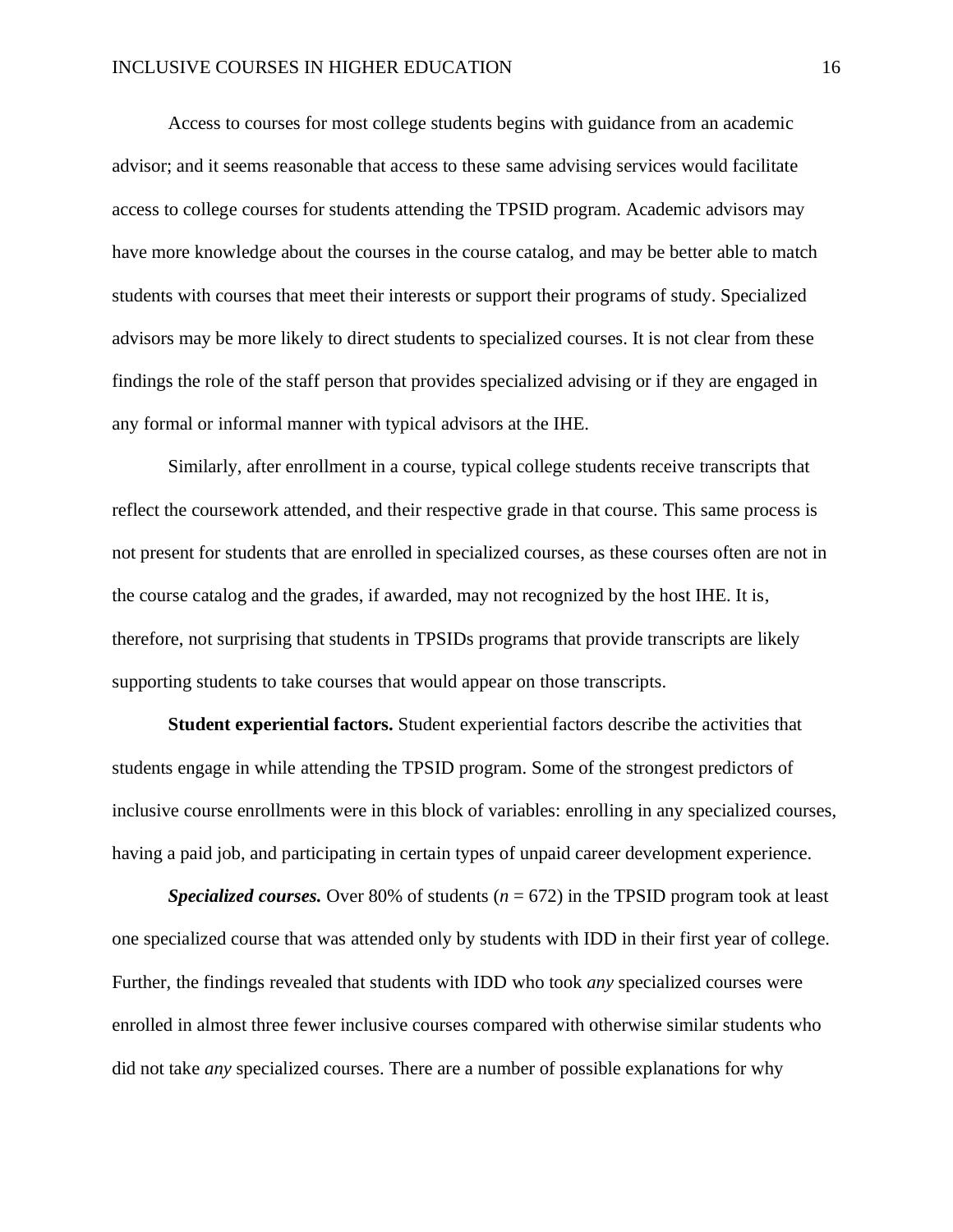students with IDD who enroll in more specialized courses, enroll in fewer inclusive courses. One potential straightforward explanation is that when students spend their time participating in specialized courses only for students with IDD they obviously have less time available to take inclusive courses.

Another factor impacting whether students with IDD are enrolled in inclusive college courses are the expectations that program personnel have of students with IDD. These expectations impact how policies and practices for the program are structured and operationalized. Anecdotally, we are aware there are TPSIDs that require specialized courses as part of students' programs of study because they believe that students with IDD would either not be able to participate in or benefit from inclusive courses even with supports. We are also aware other TPSID programs have a limit on the number of inclusive courses from which students with IDD can choose to take and this results in a decrease in the number of inclusive courses in which students can enroll. Finally, TPSID personnel have communicated anecdotally that first-year students with IDD are "not ready" to take inclusive courses. Students in these programs are required to take specialized courses (e.g., Being a College Student, Study Skills for College Students, or Independent Living Skills) before they are allowed to enroll in inclusive courses.

Other secondary analyses of TPSID data have also identified negative impacts from specialized course enrollments (Qian et al., 2018; Grigal et al., 2019). Students with ID who participated in an inclusive programs of study at TPSIDs implemented at two community colleges were almost five times more likely to earn at or above minimum wage than those who took any specialized courses (Qian et al., 2018). Students with ID who participated in specialized courses only for students with ID at TPSID programs funded between 2010 and 2015 were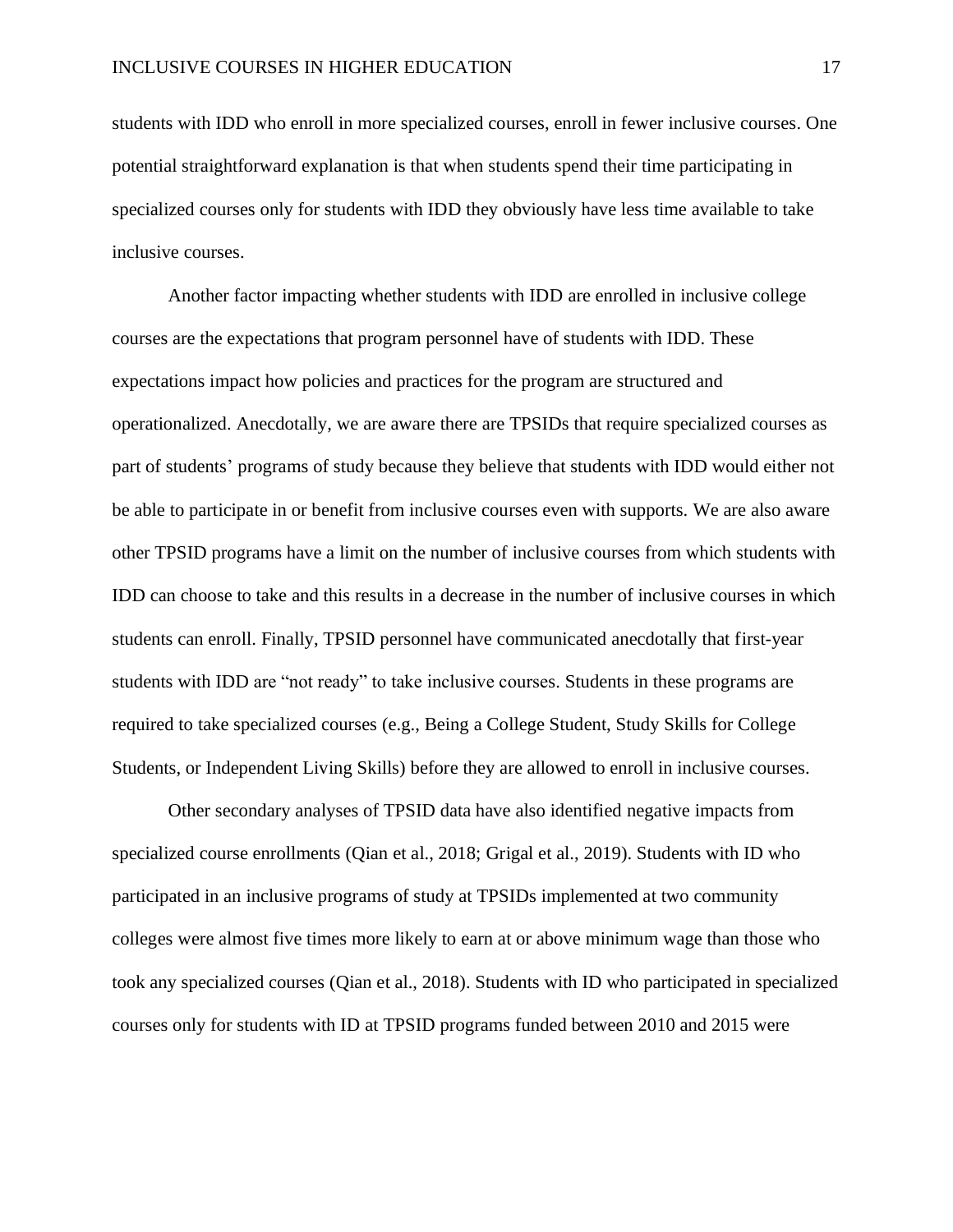significantly less likely to achieve paid employment during their tenure in the TPSID program (Grigal et al., 2019).

These findings have several implications for research. It is possible that enrolling students in specialized courses in their first year of college in turn reduces students' access to subsequent inclusive courses. Further research needs to be conducted to confirm the findings of this study and to further explore potential other explanations of this relationship. Additionally, more rigorous research is needed to identify the differences between program structures and related policies and practices (e.g., those that require specialized courses and those that do not) and their respective impact on student outcomes.

*Career development and employment.* Career development experiences in the form of volunteering/community service or unpaid individual work training, as well as having had one or more paid jobs predicted increased enrollment in inclusive courses. Students with one or more jobs took .49 more inclusive courses than those who did not. Volunteer experience increased inclusive course enrollment by a smaller amount (.30) and unpaid individual work training sites increased inclusive course enrollment by a larger margin (.60). Other forms of career development experience such as participating in an unpaid internship and or participating in service learning experiences were not found to predict inclusive enrollment.

The connections between course access and employment can be influenced by a variety of factors including how closely a program aligns students' courses of study with students' career paths, how accessible career-related courses are in terms of pre-requisites, and if a program addresses employment preparation via engagement in internships or other courserelated activities. Given that many typical college internships are tied directly to specific college courses (Callanan & Benzing, 2004), the finding that unpaid internships were not a predictor of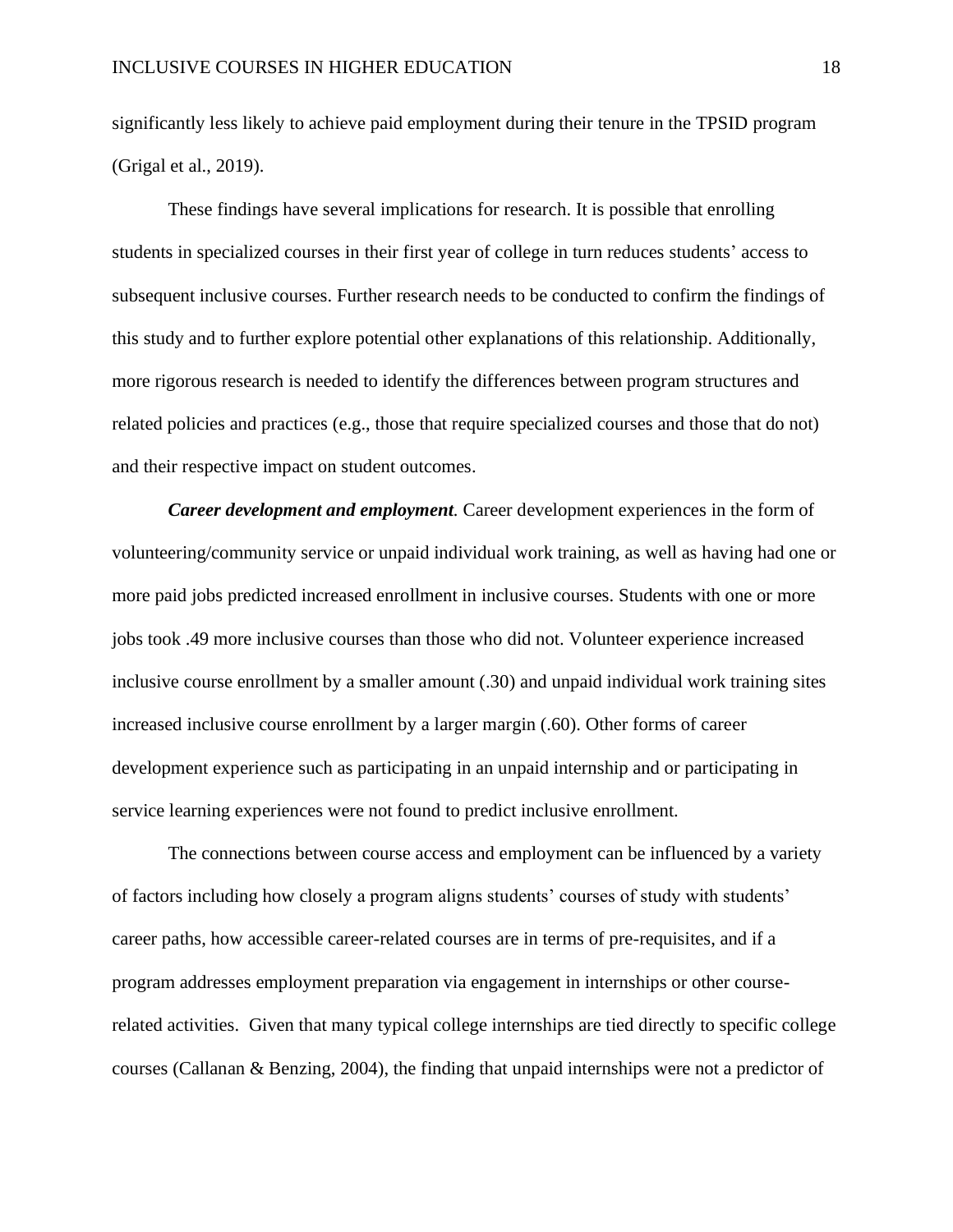inclusive course enrollment was somewhat surprising. It is possible that the composition of internships in terms of how they are derived and implemented is different for students attending TPSID programs than they are for other college students. Why certain forms of career development experiences predicted inclusive course access requires further consideration. Do certain types of career development experience provide more flexibility or access to inclusive courses due to a student's schedule? Are the types of career development experiences offered dependent on assumptions made about the student's abilities or connected to their previous job exploration history? Future studies can and should explore the impetus and composition of career development experiences for students with IDD in the context of higher education and how they relate to student coursework. The connection between employment and inclusive course access also warrants further exploration. The current findings join a growing body of research that has documented a connection between the type of coursework taken and employment outcomes (e.g., Grigal et al., 2019; Qian et al., 2018). However, it is not clear from the current data the basis for this interaction. Are students who are taking typical college courses perceived as more capable of working, and thus offered greater opportunities for employment? Future research is needed to determine whether these opportunities are connected directly to students' skills or if, instead, they are predicated on a combination of staff expectations or program constraints related to inclusive learning and working experiences. The possibility of family factors cannot be dismissed either. It could be that the same family characteristics (e.g., strong advocacy skills and relatively more family resources) that might influence college enrollment in the first place could also influence employment outcomes.

#### **Limitations**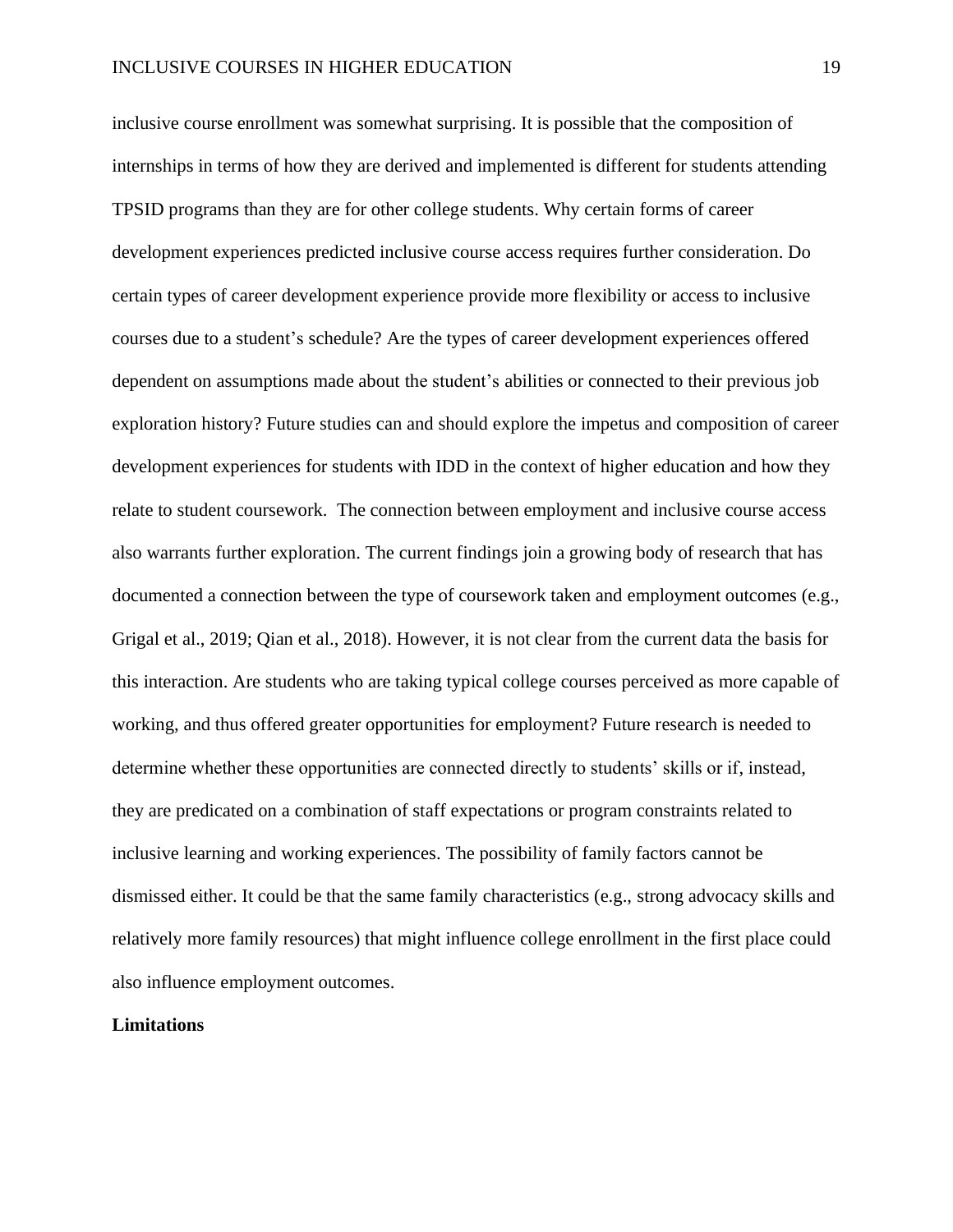The findings of the present study must be considered in light of several limitations. Data for the study are derived from grant-funded model demonstration programs and therefore may not be representative of all higher education programs for students with IDD. Data were selfreported by program staff and thus may reflect bias or contain errors of omission. The dependent variable for this study was the count of inclusive course enrollments taken by each student, but we considered all courses to be equivalent units in this analysis rather than accounting for the differences in course lengths (e.g., 1-credit course vs. a 4-credit course). The present study examined only course enrollments for students in their first year and the findings may not reflect student enrollment in later years in the program. Finally, a total of 35% of variance in inclusive course enrollments was explained by the predictors in the model. Therefore, there are other factors not reflected in the model that contribute to the relationship. Future research should consider the myriad of factors that can impact the enrollment of students with IDD in inclusive courses. This could include additional student factors such as skill level, academic achievement, and self-determination; family factors such as family resources and advocacy strength; and additional program factors such the number of and type of inclusive courses available at the IHE, access to various enrollment types (credit/audit), as well as the expectations of program staff regarding the ability of IDD to be successful in inclusive courses.

#### **Implications for Policy and Practice**

Several implications for policy and practice emerged from this study. From the description of the types of inclusive course enrollments, it is clear that continued attention should be paid to ensure that student enrollment is officially recorded through the registrar when taking inclusive college courses. Further, increased efforts could focus on identifying and eliminating programmatic constraints that prevent students with IDD from enrolling in college courses for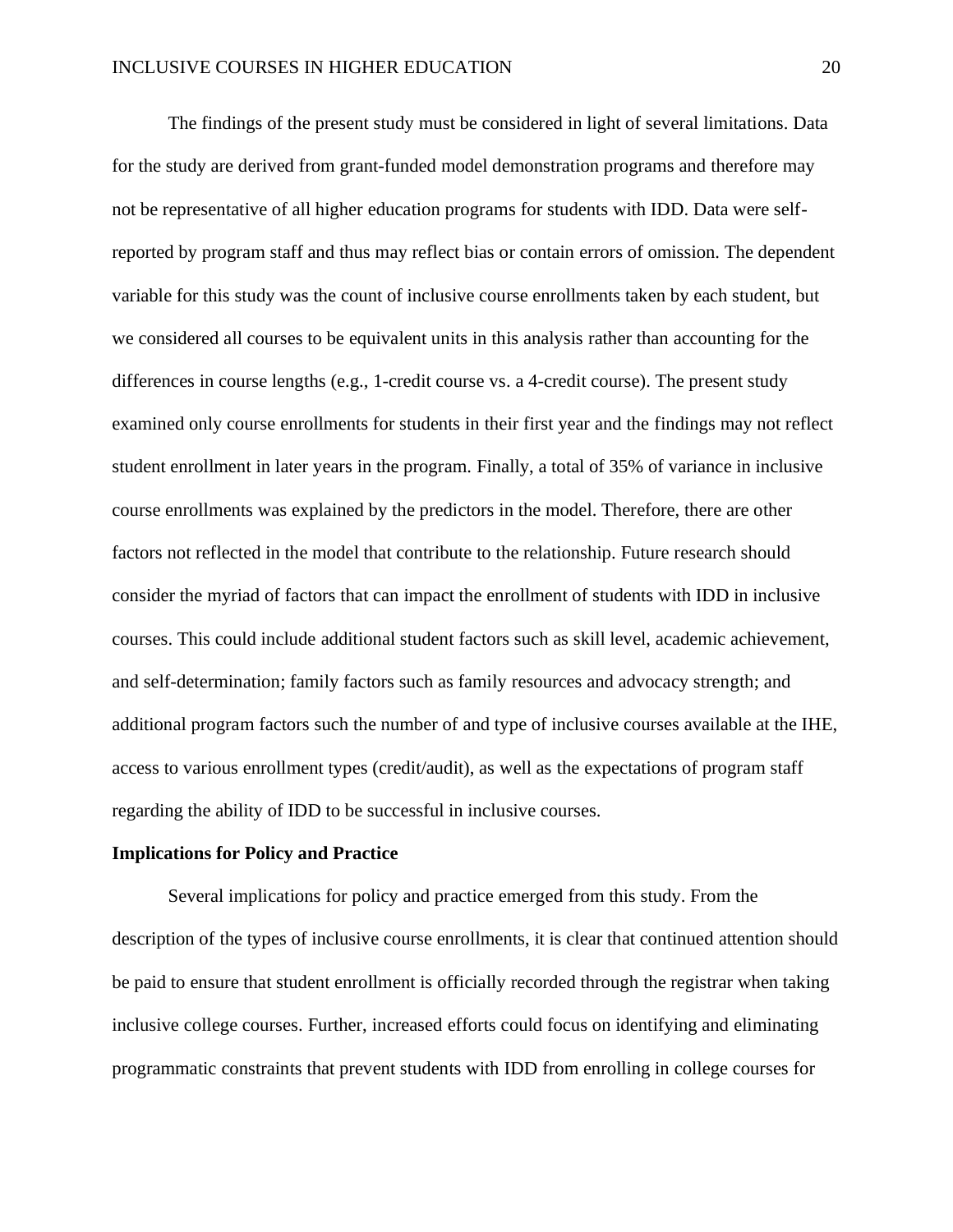#### INCLUSIVE COURSES IN HIGHER EDUCATION 21

credit (with appropriate supports). It is important for us to listen to the voices for students with IDD when making decisions around course enrollments, as illustrated by this quote from a student participant in the study by Nunes (2017):

I advocated that I wanted to take a class for credit, I knew I was up for the challenge. I don't need to rely on others; I know what I can do. I've made great progress in my time at the University. In my classes for audit, I was itching to take the test. I needed perseverance and commitment to take a class for credit (Patrick, p. 139).

When given the option of taking courses for credit it appears that many students with IDD are successful. But total success should not expected; all college students struggle and in some cases fail in courses during their time at college. As current programs engage in reflective practices, we suggest they consider whether their use of the audit option has become a default, and if so, how they can expand students access to taking college courses for credit. Ideally these decisions should be made in conjunction with an academic advisor on a course-by-course basis and not deemed as a program-wide policy.

Our program factors findings indicate inclusive course enrollment can be predicted by the level of integration with certain existing college and university systems. Programs that create special policies and practices for students with IDD for typical college interactions such as advising, or eliminate access to typical records such as transcripts, may inadvertently reduce a student's chance to enroll in inclusive courses. This approach may also perpetuate a feeling of separateness for both the staff and the students involved in the TPSID. Use of existing college systems, including academic advising, registration, tutoring, and disabilities services, as well as offering access to typical courses, fosters ownership for student success among IHE staff and departments that are not directly involved in the TPSID program. Programs should carefully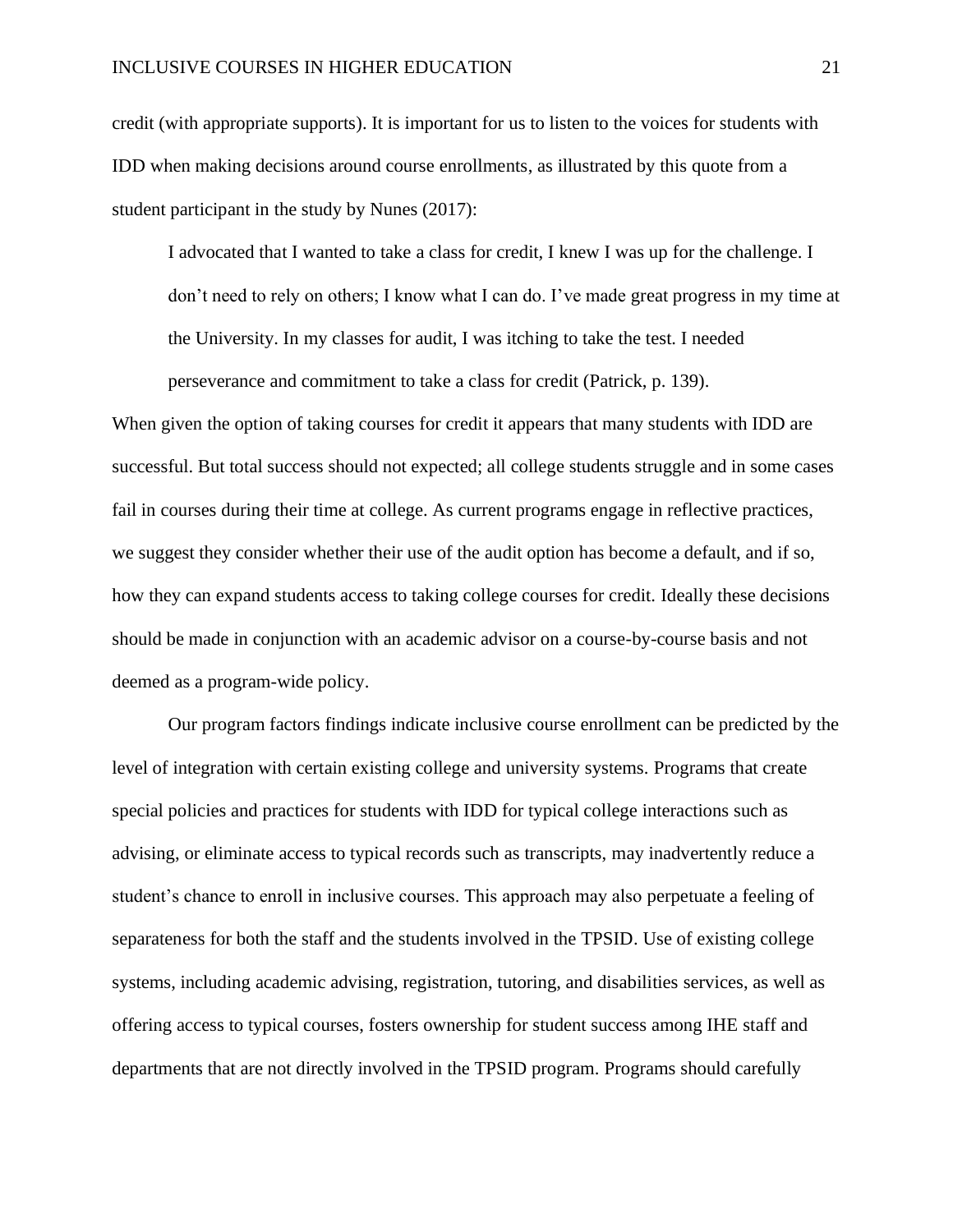consider the short- and long-term impact of creating separate or specialized structures and services prior to implementation of them on campus.

Finally, it is becoming clear that specialized course enrollments are an area that will require significant attention both in policy and practice. The etiology of specialized courses and when and why these courses are established is pertinent here, as is the expectations of those creating and implementing these courses. The frequency and level of academic inclusion in higher education for students with IDD may differ due to preconceptions about these students' capabilities, as well as what they are seeking from their higher education experience (Grigal et al., 2013). Our colleagues, Uditsky and Hughson (2012) observed:

The degree of inclusion embraced by any postsecondary initiative is often a function of the values and knowledge of the architects of these efforts. There is a risk in the fastpaced growth of new postsecondary education options for people with ID that implementers may repeat some of the errors evident in past efforts by creating less than fully inclusive practices that succeeding generations will then have to struggle to alter (p. 82).

We believe that our current findings serve as a reminder to those architects in colleges and universities creating or implementing programs for students with IDD to continuously reflect on any institutionally prescribed limitations in course access. Specialized course enrollments have been shown to be a negative predictor of enrolling in inclusive courses and on attaining paid employment (Grigal et al., 2019). Yet over 80% of students with IDD in the present study were enrolled in specialized courses. Whether this reflects a strategic error in program development, a lack of specificity in the statutory guidance, or a limitation contrived by low expectations and a desire to ensure "success" for students, the field of inclusive higher education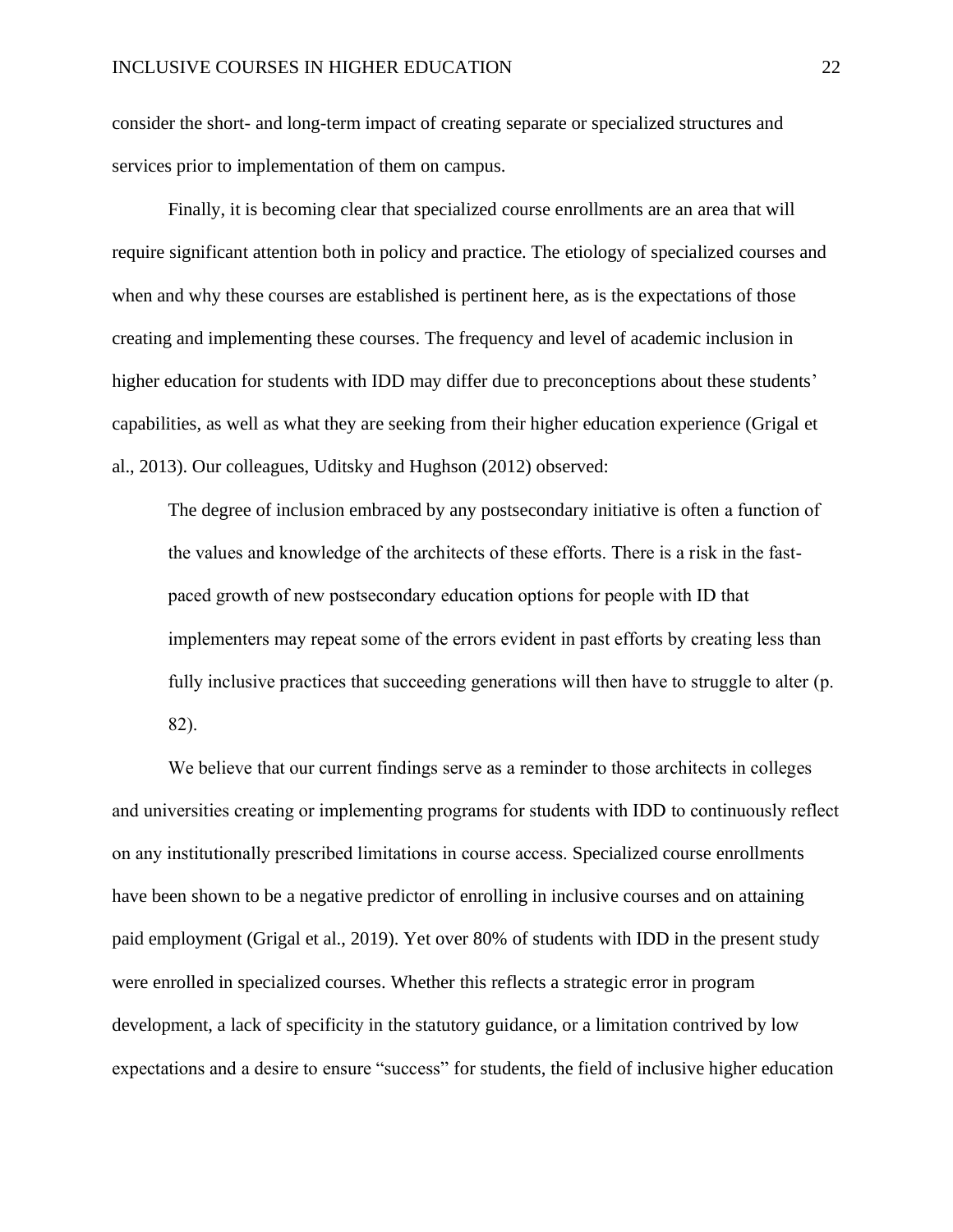must consider both the short and long-term ramifications of perpetually offering separate or specialized instructional experiences for students with IDD.

#### **Conclusion**

The present study offers a close examination of inclusive course enrollments by students attending TPSIDs and provides some critical issues that current and future higher education programs enrolling students with IDD should consider. We suggest that programs start from a vantage point of using every available resource and course at their respective IHE before considering establishing specialized services, systems, or courses. If a program is using the typical advising process, students with IDD will have greater access to the typical registration system and also to typical college courses. If programs create access to inclusive courses, the students with IDD will have greater access to IHE faculty and staff, who, in turn, will better understand the program and the students in it. In recent years, higher education has become more responsive to an array of nontraditional learners. Colleges routinely include issues related to diversity (cultural, financial, academic) in their strategic planning and development efforts. The infusion of people with IDD into these learning environments has and will continue to help institutions of higher learning meet their vision of becoming responsive to diversity. We must continue to align our efforts toward inclusion of students with IDD with higher education's efforts toward diversity, as the overlap between these two missions has the potential to provide students with IDD with their greatest chance of deriving positive outcomes from higher learning.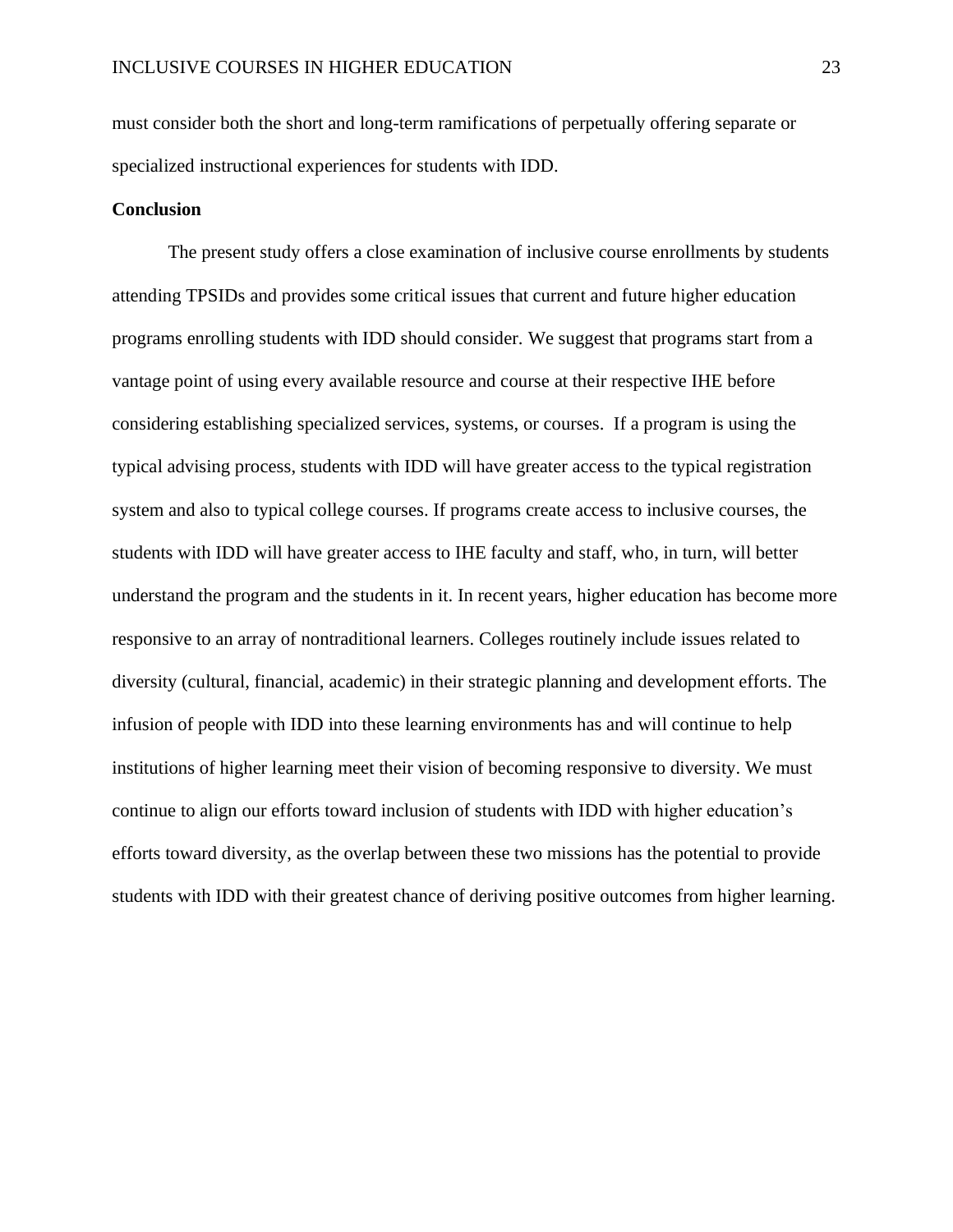#### **References**

- American Association on Intellectual and Development Disabilities (2018). *Education: Joint position statement of AAIDD and The Arc*. Retrieved from https://aaidd.org/newspolicy/policy/position-statements/education#.WyJz9GY7kdU
- Callanan, G. & Benzing, C. (2004). Assessing the role of internships in the career‐oriented employment of graduating college students. *Education + Training, 46*(2), 82-89. [doi:10.1108/00400910410525261](https://doi.org/10.1108/00400910410525261)
- Grigal, M., Hart, D., Smith, F. A., Domin, D., & Weir, C. (2016). *Think college national coordinating center: Annual report on the TPSIDs* (2014–2015). Boston, MA: University of Massachusetts Boston, Institute for Community Inclusion.
- Grigal, M., Hart, D., Smith, F. A., & Papay, C. (2018). *Year two student data summary (2016- 2017) of the TPSID model demonstration projects.* Boston, MA: University of Massachusetts Boston, Institute for Community Inclusion.
- Grigal, M., Hart, D., & Weir, C., (2012a). *Think college standards quality indicators, and benchmarks for inclusive higher education*. Boston, MA: University of Massachusetts Boston, Institute for Community Inclusion
- Grigal, M., Hart, D. & Weir, C. (2012b). A survey of postsecondary education programs for students with intellectual disabilities in the United States. *Journal of Policy and Practice in Intellectual Disabilities, 9*, 223–233. doi: 10.1111/jppi.12012
- Grigal, M., Hart, D., & Weir, C. (2013). Postsecondary education for people with intellectual disability: Current issues and critical challenges. *Inclusion, 1*(1), 50-63. [doi:10.1352/2326-6988-1.1.050](https://doi.org/10.1352/2326-6988-1.1.050)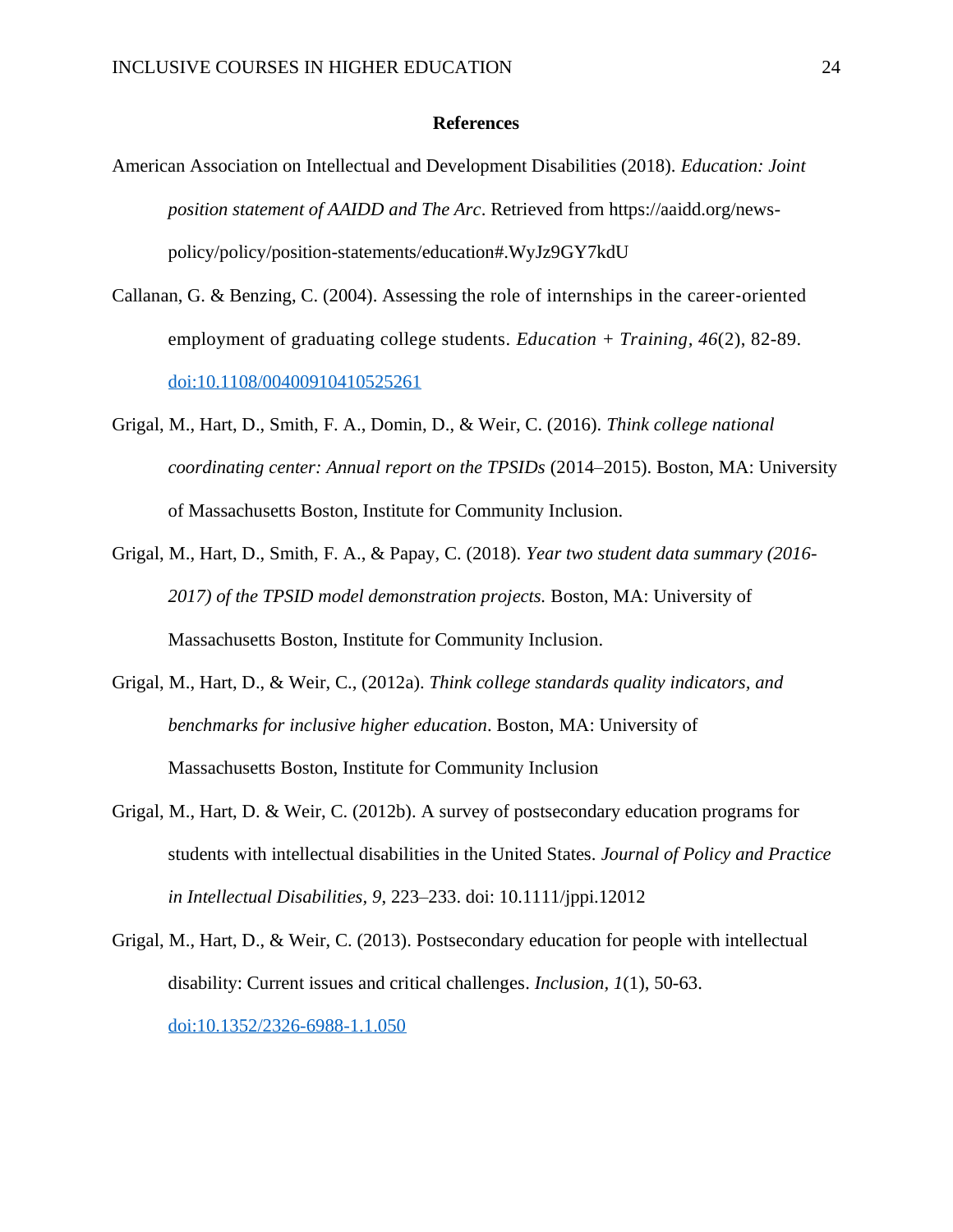- Grigal, M., Papay, C., Smith, F., Hart, D., & Verbeck, R. (2019). Experiences that predict employment for students with intellectual and developmental disabilities in federally funded higher education programs. *Career Development and Transition for Exceptional Individuals, 42,* 17-28.
- Hart, D., Grigal, M., & Weir, C. (2010). Expanding the paradigm: Postsecondary education options for individuals with autism spectrum disorder and intellectual disabilities. *Focus on Autism and Other Developmental Disabilities, 25*(3), 134-150.

[doi:10.1177/1088357610373759](https://doi.org/10.1177/1088357610373759)

Higher Education Act of 1965, P.L. 89-329, 20 U.S.C. §§1001 et seq. (1965).

- Higher Education Opportunity Act of 2008, P.L. 110–315, 20 U.S.C. §§1001 et seq. (2008).
- Individuals with Disabilities Education Improvement Act (IDEA) of 2004, Public Law No. 108- 446, 20 U. S. C. 1400, H. R. 1350.
- Mazzotti, V. L., Rowe, D. A., Sinclair, J., Poppen, M., Woods, W. E., & Shearer, M. L. (2016). Predictors of post-school succss: A systematic review of NLTS2 secondary analyses. *Career Development and Transition for Exceptional Individuals, 39*(4), 196-215. [doi:10.1177/2165143415588047](https://doi.org/10.1177/2165143415588047)
- Morningstar, M. E., Allcock, H. C., White, J. M., Taub, D., Kurth, J. A., Gonsier-Gerdin, J., ... & Jorgensen, C. M. (2016). Inclusive education national research advocacy agenda: A call to action. *Research and Practice for Persons with Severe Disabilities, 41*, 209-215. [doi:10.1177/1540796916650975](https://doi.org/10.1177/1540796916650975)
- Nunes, L. M. (2017). *Promoting self-determination skills of individuals with intellectual disabilities participating in the Inclusive Concurrent Enrollment Initiative programs*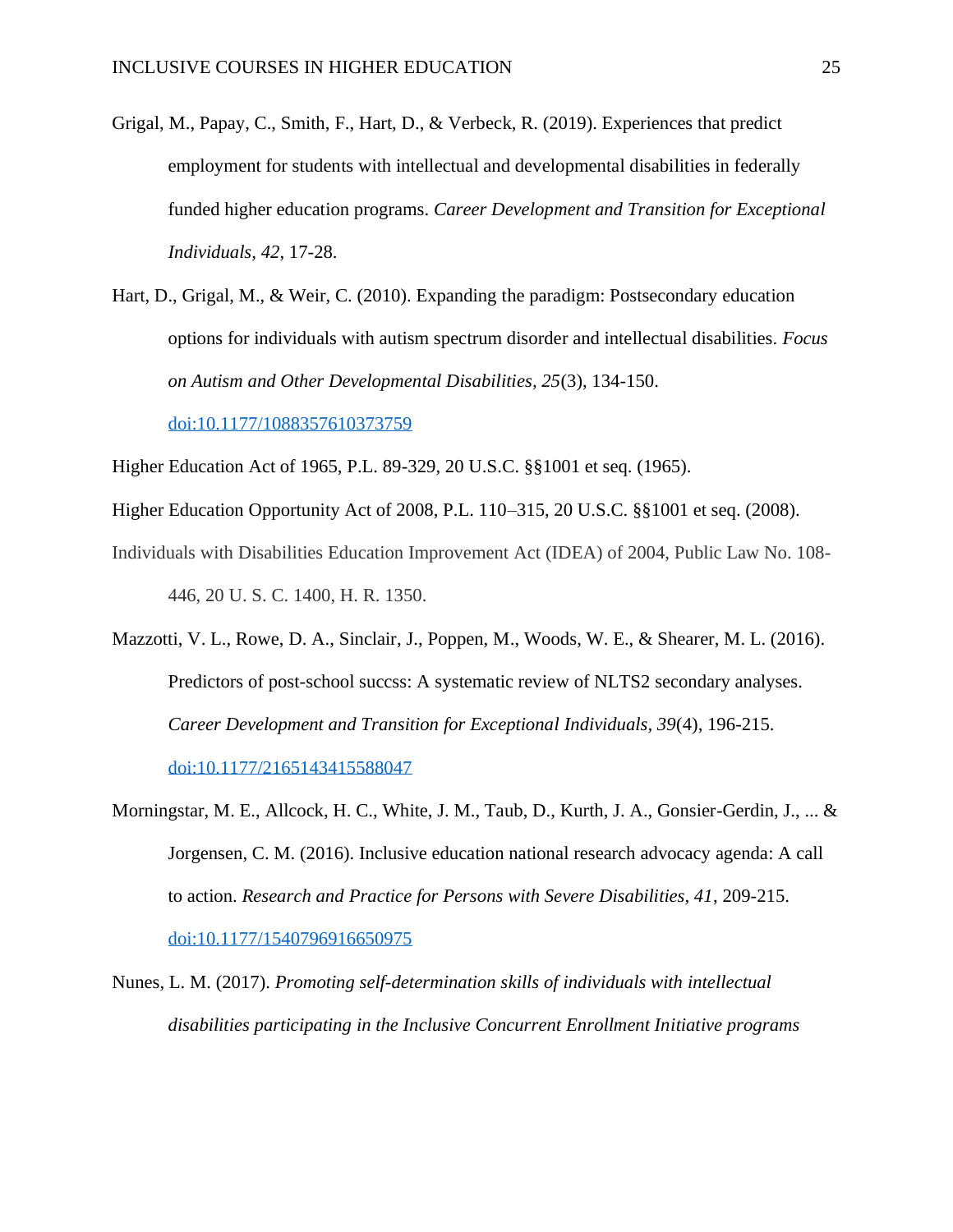*throughout Massachusetts* (Unpublished doctoral dissertation). University of Massachusetts Amherst, MA.

- Papay, C. K., & Bambara, L. M. (2011). Postsecondary education for transition-age students with intellectual and other developmental disabilities: A national survey. *Education and Training in Autism and Developmental Disabilities, 46*(1), 78-93.
- Papay, C., Trivedi, K., Smith, F., and Grigal, M. (2017). One year after exit: A first look at outcomes of students who completed TPSIDs. *Think College Fast Facts, Issue No. 17*. Boston, MA: University of Massachusetts Boston, Institute for Community Inclusion.
- Qian, X., Johnson, D., Smith, F. A., & Papay, C. K. (2018). Predictors associated with paid employment status of community and technical college students with intellectual disability. *American Journal on Intellectual and Developmental Disabilities, 123*(4), 329- 343. [doi:10.1352/1944-7558-123.4.329](https://doi.org/10.1352/1944-7558-123.4.329)
- Ryndak, D., Jackson, L. B., & White, J. M. (2013). Involvement and progress in the general curriculum for students with extensive support needs: K–12 inclusive-education research and implications for the future. *Inclusion, 1*(1), 28-49. [doi:10.1352/2326-6988-1.1.028](https://doi.org/10.1352/2326-6988-1.1.028)
- Shanley, J., Weir, C., & Grigal. M. (2014). Credential development in inclusive higher education programs. serving students with intellectual disabilities. *Think College Insight Brief, Issue No. 25*. Boston, MA: University of Massachusetts Boston, Institute for Community Inclusion

Think College (2018). College search. Retrieved from<https://thinkcollege.net/college-search>

Uditsky, B., & Hughson, E. (2012). Inclusive postsecondary education: An evidence-based moral imperative. *Journal of Policy and Practice in Intellectual Disabilities, 9, 298–302.* [doi:10.1111/jppi.12005](https://doi.org/10.1111/jppi.12005)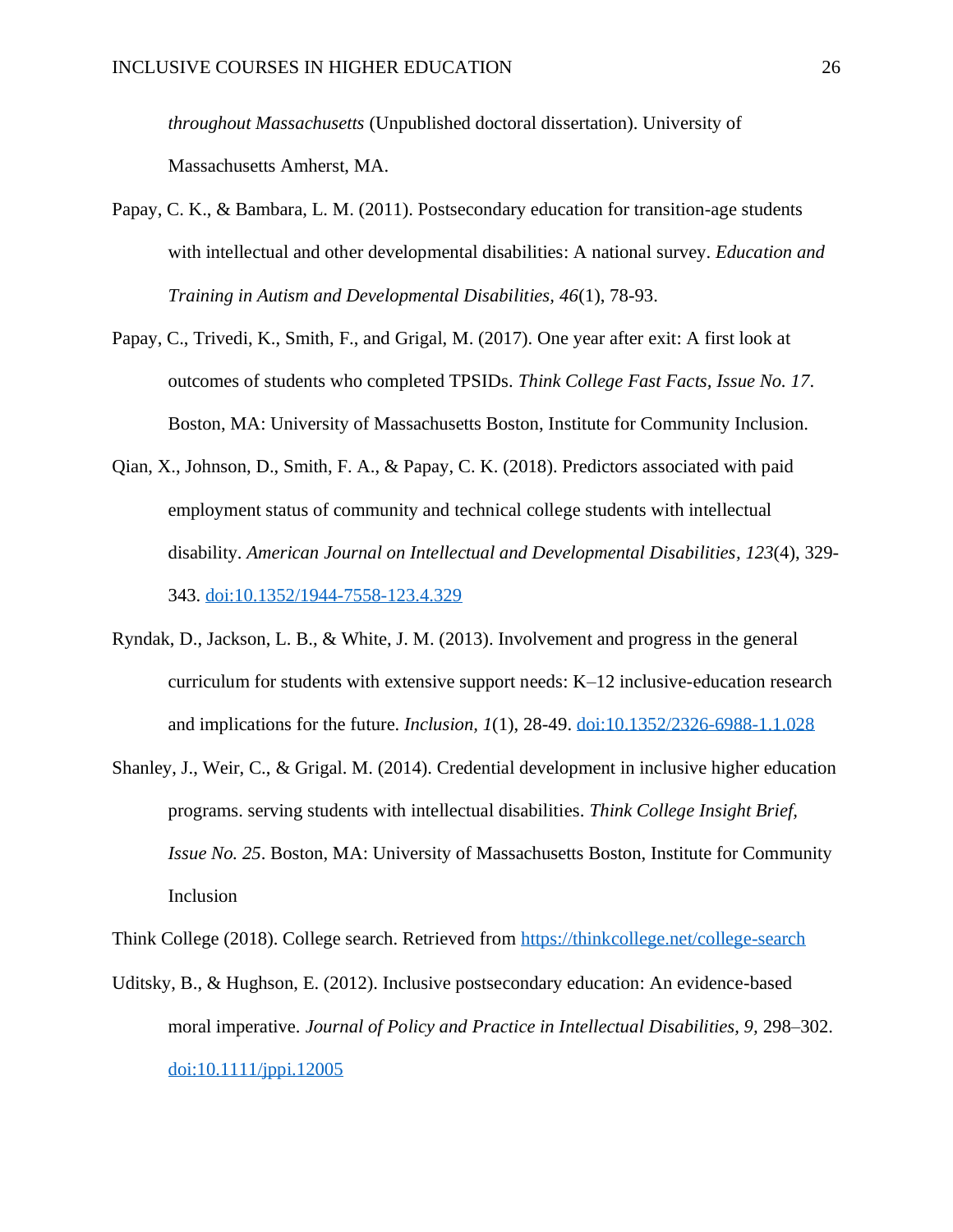U.S. Department of Education (2018). *Number of students ages 6 through 21 served under* 

*IDEA, Part B, by educational environment and state: 2016-17*. Washington, DC: Author.

Retrieved from<https://www2.ed.gov/programs/osepidea/618-data/static-tables/index.html>

*Received 7/7/2018, accepted 8/8/2018*

*This study was supported by a grant from the U.S. Department of Education, Office of Postsecondary Education, grant number: P407B15002.*

#### **Authors**:

**Clare Papay**, **Meg Grigal, Debra Hart, Ngai Kwan, and Frank Smith,** Institute for Community Inclusion, University of Massachusetts, Boston.

Correspondence concerning this article should be addressed to Clare Papay, Institute for Community Inclusion, University of Massachusetts, Boston, 100 Morrisey Blvd., Boston, MA 02125 (e-mail: clare.papay@umb.edu).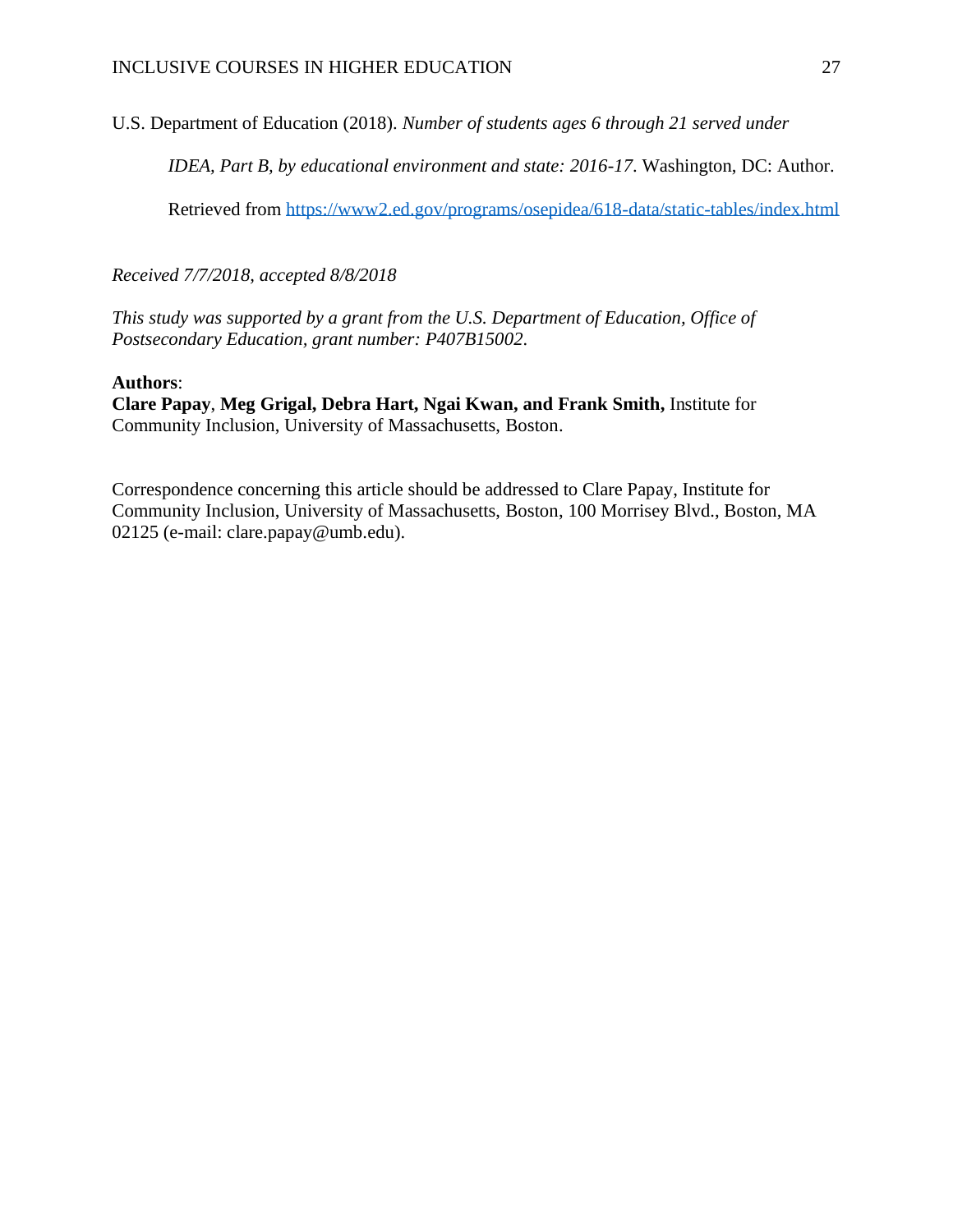# Table 1

# *Comparison of Inclusive and Specialized Courses*

| An inclusive course:                              | A specialized course:                         |
|---------------------------------------------------|-----------------------------------------------|
| Is offered by the college/university<br>٠         | May or may not be offered by the<br>$\bullet$ |
|                                                   | college/university                            |
| Is open for students to register through the<br>٠ | May or may not be open for<br>$\bullet$       |
| typical course registration process               | students to register through the              |
|                                                   | typical course registration process           |
| Can be found in the college/university            | May or may not be in the                      |
| course catalog                                    | college/university course catalog             |
| Enrolls students without disabilities (or         | May have students without                     |
| other than intellectual disability) in the        | disabilities present during                   |
| same role as students with intellectual           | instruction, but with a different             |
| disability (e.g., their role in the class is as   | role from that of a student (e.g., as         |
| a student following the same syllabus)            | a peer mentor or instructor)                  |
| Enrolls students without disabilities (or         | Restricts enrollment to only                  |
| other than intellectual disability) in the        | students with intellectual disability         |
| same section (e.g., not a special section         | or students in the TPSID program;             |
| only for students with intellectual               | or is primarily for students with             |
| disability) without a disproportionate            | intellectual disability but permits           |
| number of students with intellectual              | students without disability to                |
| disability                                        | enroll in the course (reverse                 |
|                                                   | inclusion)                                    |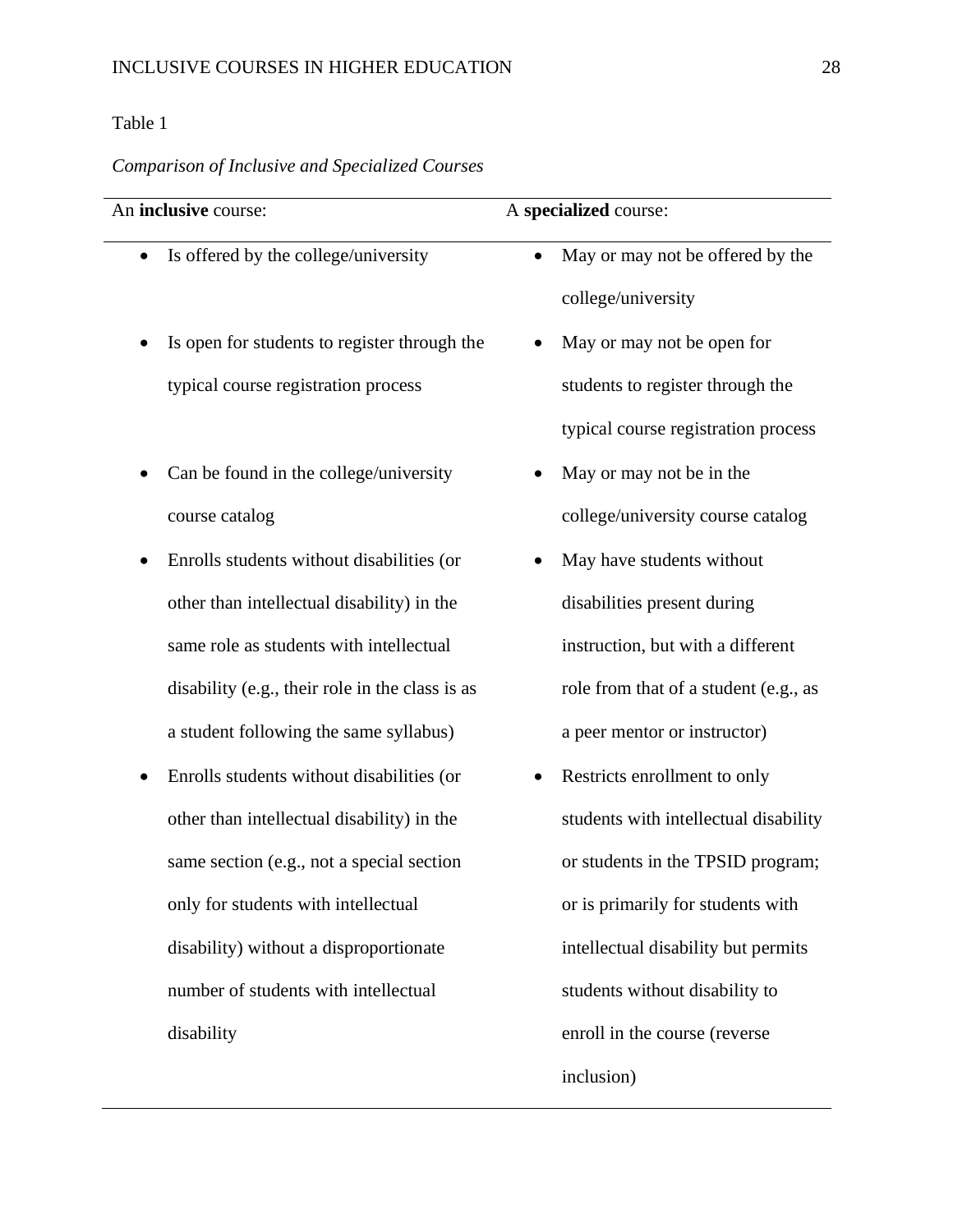### Table 2

## *Description of Inclusive Course Enrollments*

| Variable                                                          |                | Frequency Percentage |  |
|-------------------------------------------------------------------|----------------|----------------------|--|
| Course has pre-requisites                                         | 291            | 9.0%                 |  |
| Type of enrollment                                                |                |                      |  |
| Non-credit student or auditing course                             | 1329           | 41.1%                |  |
| For standard IHE credit                                           | 1054           | 32.6%                |  |
| Unofficially attending /sitting in on course                      | 581            | 18.0%                |  |
| Not for-credit or as a non-credit student                         | 33             | 1.0%                 |  |
| For credit that can only be used towards the TPSID credential     | $\overline{0}$ | 0.0%                 |  |
| Student receives a grade                                          | 1242           | 38.4%                |  |
| Reason for taking course                                          |                |                      |  |
| 2304<br>Related to a student's personal interest                  |                | 71.3%                |  |
| Required for the student's TPSID credential or degree/certificate |                | 51.6%                |  |
| Related to a student's career goal                                | 1477           | 45.7%                |  |

*Note.* ( $N = 3,233$  enrollments for 672 students).